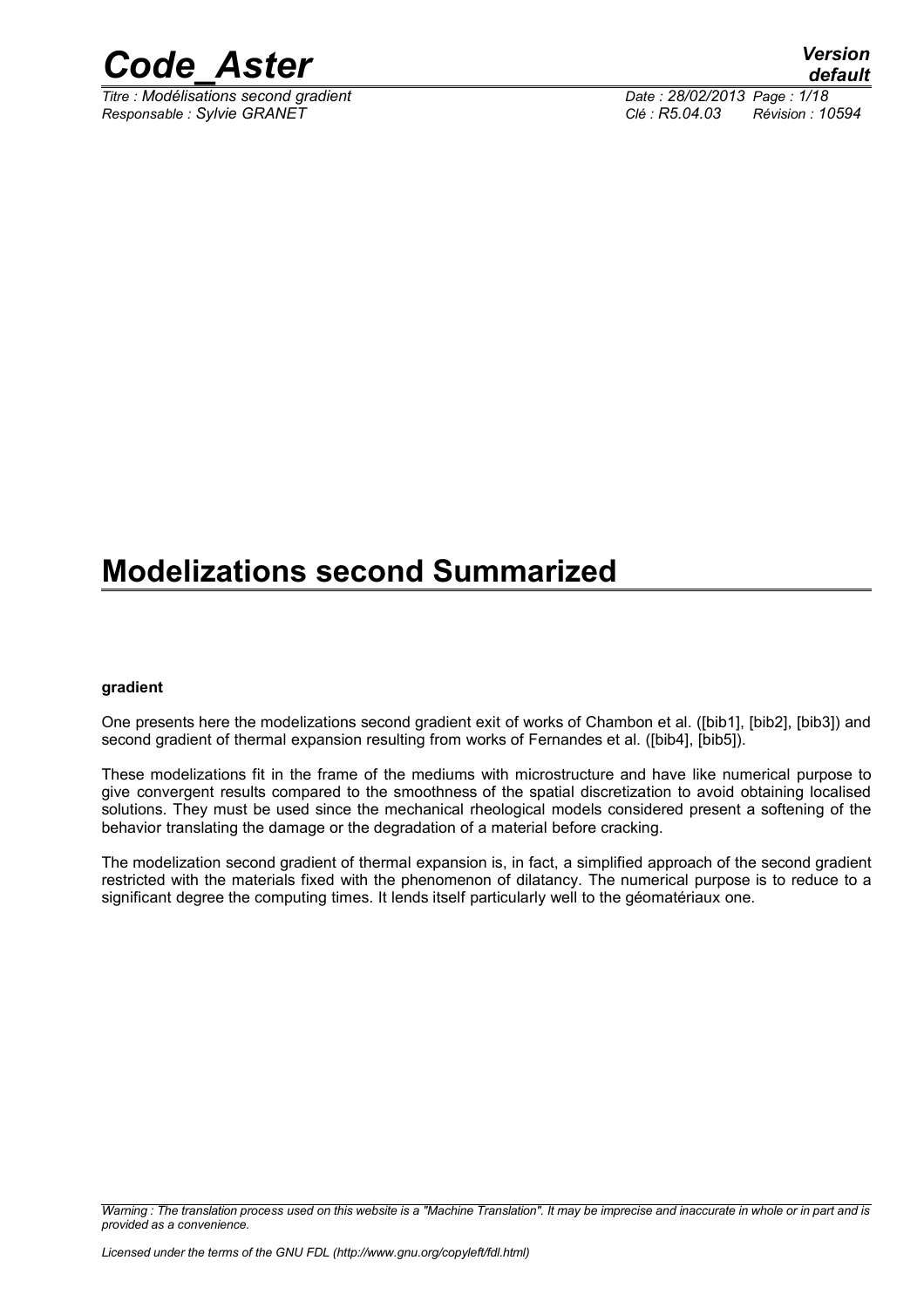*Responsable : Sylvie GRANET Clé : R5.04.03 Révision : 10594*

*Titre : Modélisations second gradient Date : 28/02/2013 Page : 2/18*

### **Contents**

| 4.4 Estimate of the parameter of regularization A1 (2nd gradient of thermal expansion) 13 |
|-------------------------------------------------------------------------------------------|
|                                                                                           |
|                                                                                           |
|                                                                                           |
|                                                                                           |
|                                                                                           |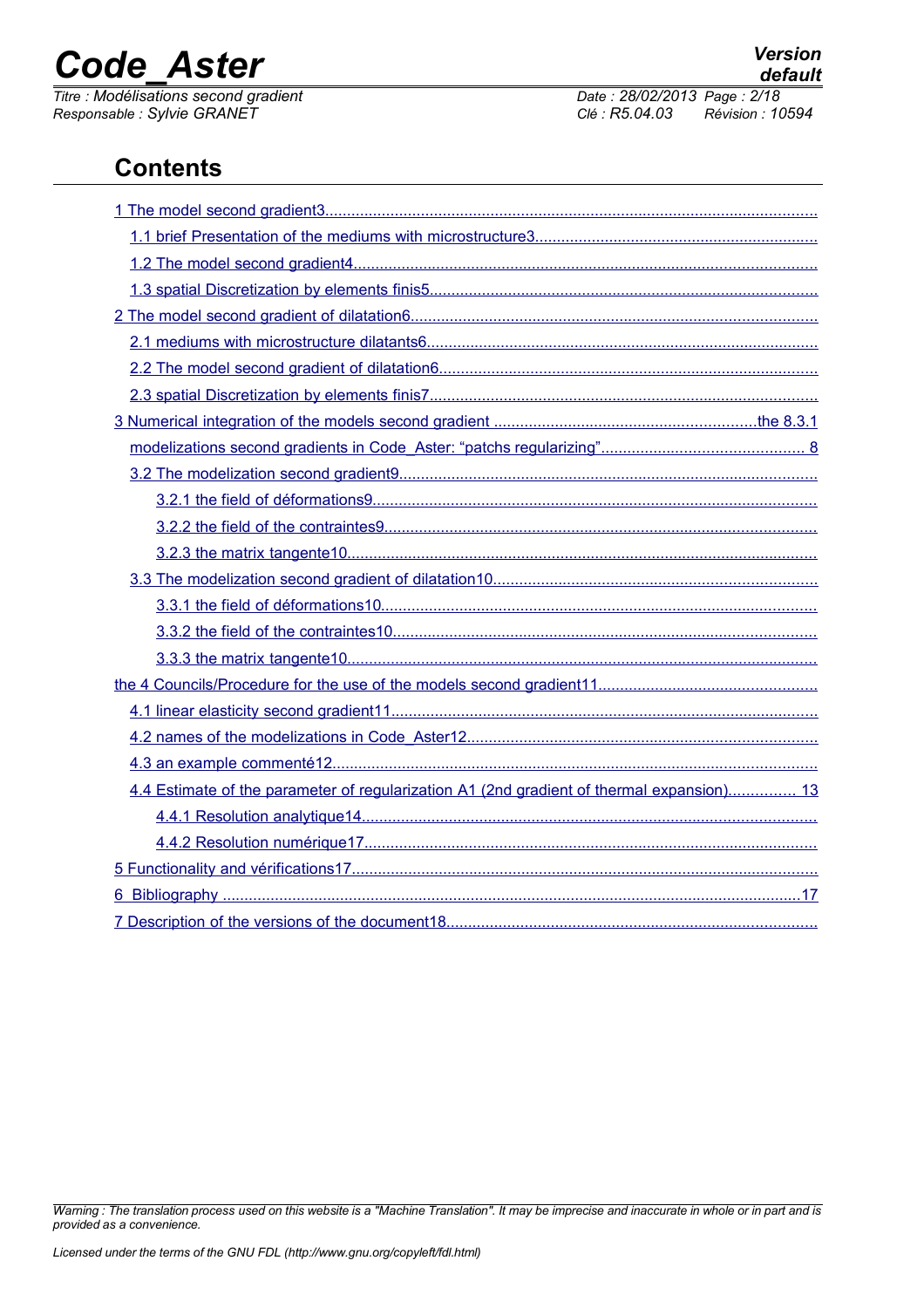*Titre : Modélisations second gradient Date : 28/02/2013 Page : 3/18 Responsable : Sylvie GRANET Clé : R5.04.03 Révision : 10594*

### <span id="page-2-0"></span>**1 The model second gradient**

#### **1.1 brief Presentation of the mediums with microstructure**

<span id="page-2-1"></span>In the beginning of this theory, one finds works of Mindlin ([bib6], [bib7]) in the frame of linear elasticity. These works were then resumed by Germain ([bib8], [bib9]) who gave of it a statement by application of the principle of the virtual wors, bases numerical methods for an application by finite elements.

This theory implies the definition of an enriched kinematics. Besides the classical field of displacements  $|u_i|$  , one considers the tensor of the second order, noted  $|{\bf \boldsymbol{f}}|_{ij}$  and called microscopic kinematical gradient, which models at the same time the strains and the rotations at the level of the grains of structure. One draws here attention to the fact that, in the frame of the mediums with microstructure, the microscopic deformation gradient does not have any raison d'être related to the gradient of any field depend on macroscopic displacement. It is not necessarily symmetric. The microscopic deformation gradient  $\left. f_{\phantom{i}ji}\right.$  is a variable as well as macroscopic displacement  $\left. u_{\phantom{i}i}\right.$ contrary to the classical strain field (macroscopic), which is obtained to him by derivative

$$
\varepsilon_{ij} = \frac{1}{2} \left( \frac{\partial u_i}{\partial x_j} + \frac{\partial u_j}{\partial x_i} \right)
$$

a fact essential with the base of the writing of this theory relates to the statement of the principle of objectivity or also of material indifference:

*The virtual power of the internal forces to a system is null in any virtual motion rigidifying the system at time considered.*

By neglecting the statement of the external forces of volume for reasons of simplification of writing, the consequence of the axiom of the virtual powers of the internal forces leads to the statement of the variational formulation, for any kinematically admissible field  $\left(u^*_i,f^*_{\vec{y}}\right)$  $\binom{*}{ii}$ 

$$
\int_{\Omega} \left( \sigma_{ij} \frac{\partial u_i^*}{\partial x_j} + \tau_{ij} \left( f_{ij}^* - \frac{\partial u_i^*}{\partial x_j} \right) + \Sigma_{ijk} \frac{\partial f_{ij}^*}{\partial x_k} \right) dv = \int_{\partial \Omega} \left( t_i u_i^* + T_{ij} f_{ij}^* \right) ds \tag{1}
$$

where *t <sup>i</sup>* and *Tij* are respectively the tensile forces and the double forces corresponding to the boundary conditions, on the border  $\partial \Omega$ , combined kinematical variables.

The variational formulation [\(1\)](#page-2-2) is another layer to express the relations of equilibrium which are 2) expressed

<span id="page-2-2"></span>
$$
\frac{\partial (\sigma_{ij} - \tau_{ij})}{\partial x_j} = 0
$$
 (2)

$$
\frac{\partial \Sigma_{ijk}}{\partial x_k} - \tau_{ij} = 0 \tag{3}
$$

and one finds for the statement of the boundary conditions

*Licensed under the terms of the GNU FDL (http://www.gnu.org/copyleft/fdl.html)*

*Warning : The translation process used on this website is a "Machine Translation". It may be imprecise and inaccurate in whole or in part and is provided as a convenience.*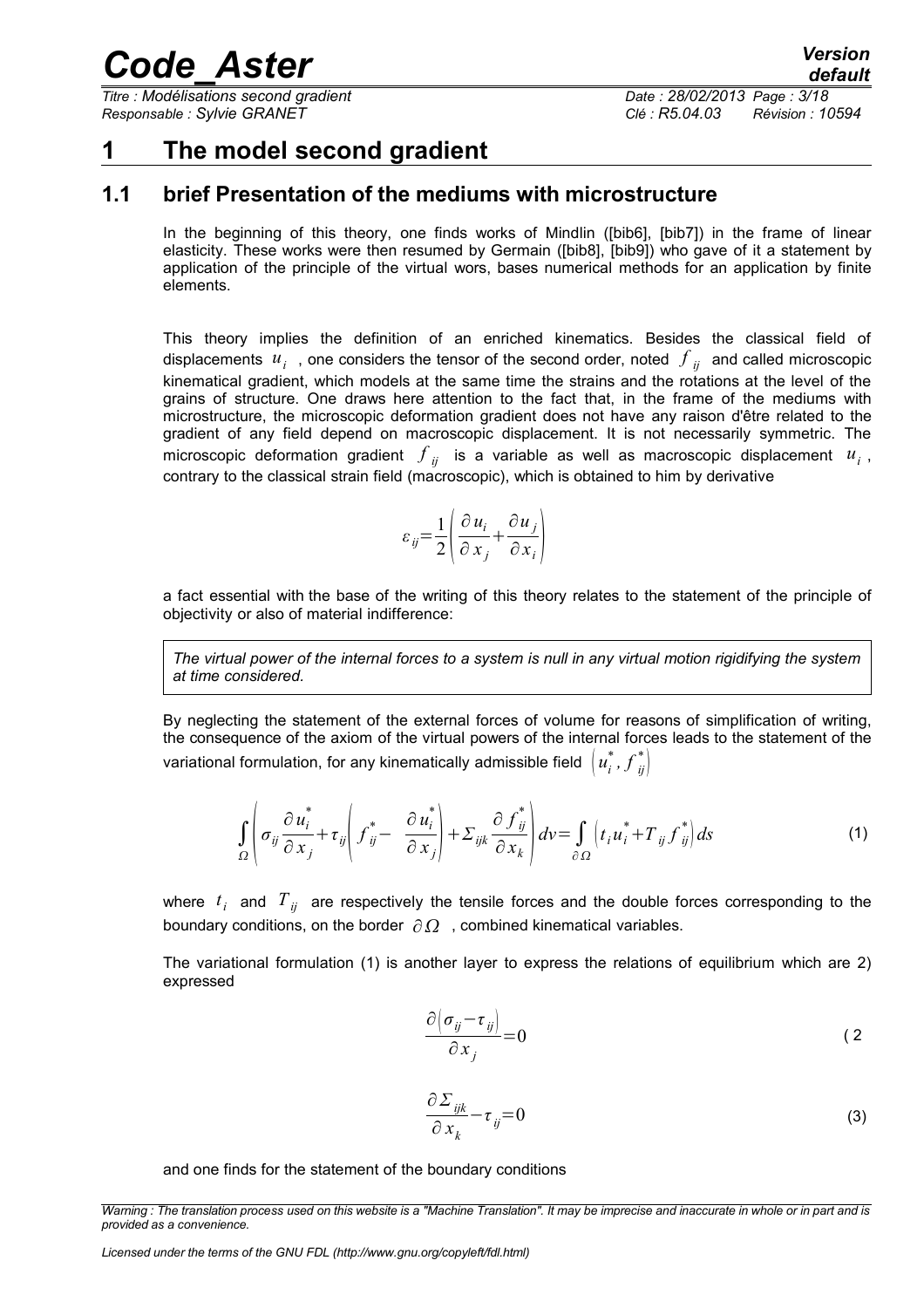readed Aster *Version* 

*Titre : Modélisations second gradient Date : 28/02/2013 Page : 4/18 Responsable : Sylvie GRANET Clé : R5.04.03 Révision : 10594*

$$
t_i = \left(\sigma_{ij} - \tau_{ij}\right) n_j \tag{4}
$$

$$
T_{ij} = \sum_{ijk} n_k \tag{5}
$$

where  $n_j^+$  the outgoing norm at the border indicates  $\partial \Omega^-$ .

To supplement the problem, it is necessary to define the constitutive laws which will bind the static variables  $\sigma_{ij}$   $\tau_{ij}$  ,  $\Sigma_{ijk}$  respectively with the history of the kinematical variables of  $\cdot$ ∂ *u<sup>i</sup>*  $\frac{i}{\partial x_j}$ ,

$$
\left(f_{ij} - \frac{\partial u_i}{\partial x_j}\right)
$$
 and  $\frac{\partial f_{ij}}{\partial x_k}$ .

These models already proved that they were effective from the point of view of the regularization. However, they are complex in their use because of various constitutive laws to specify. Moreover, discretization by the finite element method in 3D induced the addition of 9 additional degrees of freedom per node corresponding to the components  $\left. f_{\left. ij\right. }\right.$  . The computing times are then relatively important and consequently NON-compatibles with the type of studies which we wish to carry out.

#### **1.2 The model second gradient**

<span id="page-3-0"></span>On the basis of the preceding model, expressed by the relation ( [1](#page-2-2) ), one can restrict the kinematics by forcing the microscopic gradient to be equal to the macroscopic gradient (see Chambon et al. [bib2] for a detailed analysis)

$$
f_{ij} = \frac{\partial u_i}{\partial x_j} \tag{6}
$$

the advantage of this assumption is to reduce the number of independent variables and to introduce simpler constitutive laws. The statement of the virtual powers altered after some algebraic handling is written then for any kinematically admissible field  $u_i^*$ 

$$
\int_{\Omega} \left( \sigma_{ij} \frac{\partial u_i^*}{\partial x_j} + \Sigma_{ijk} \frac{\partial^2 u_i^*}{\partial x_j \partial x_k} \right) dv = \int_{\partial \Omega} \left( p_i u_i^* + P_i D u_i^* \right) ds \tag{7}
$$

where  $p_i$  and  $P_i$  are the boundary conditions defined by

$$
p_i = \sigma_{ij} n_j - n_k n_j D\Sigma_{ijk} - \frac{D\Sigma_{ijk}}{D\mathbf{x}_k} n_j - \frac{D\Sigma_{ijk}}{D\mathbf{x}_j} n_k + \frac{Dn_l}{D\mathbf{x}_l} \Sigma_{ijk} n_j n_k - \frac{Dn_j}{D\mathbf{x}_k} \Sigma_{ijk}
$$
(8)

with

$$
P_i = \sum_{ijk} n_j \, n_k
$$

 $Dq$  which indicates the normal derivative of the variable  $q$ :  $Dq = \frac{\partial q}{\partial q}$ ∂ *x <sup>j</sup> nj*

$$
\frac{Dq}{D x_j}
$$
 which indicates tangential derivative of the variable  $q$  :  $\frac{Dq}{D x_j} = \frac{\partial q}{\partial x_j} - n_j Dq$ 

<span id="page-3-2"></span><span id="page-3-1"></span>(9)

*Warning : The translation process used on this website is a "Machine Translation". It may be imprecise and inaccurate in whole or in part and is provided as a convenience.*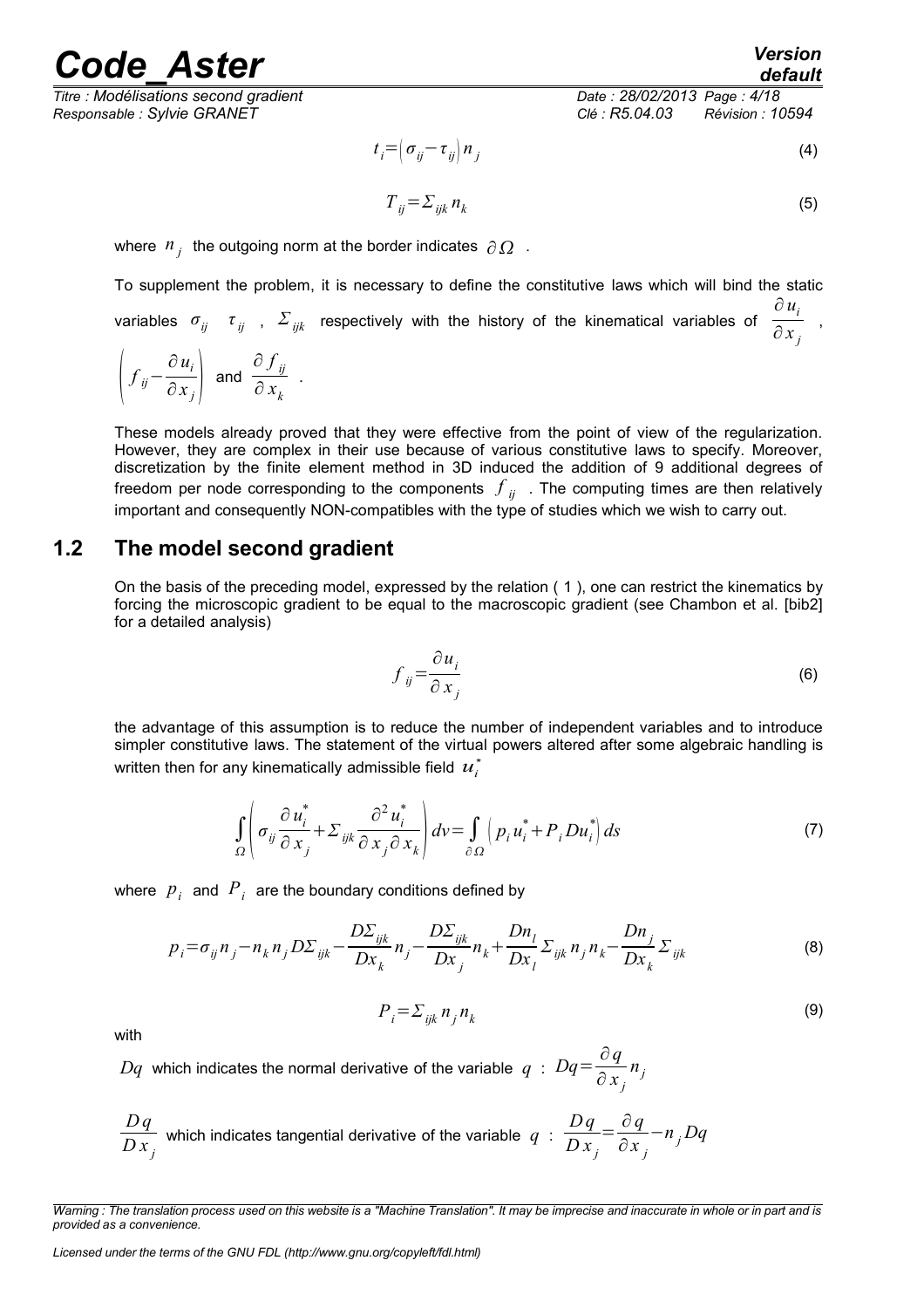*Titre : Modélisations second gradient Date : 28/02/2013 Page : 5/18 Responsable : Sylvie GRANET Clé : R5.04.03 Révision : 10594*

the assumption on the equality between strain field microscopic and macroscopic [\(6\)](#page-3-2) a direct impact has on the statement of the boundary conditions because the variables  $u_i^*$  and  $f_{ij}^*$  $i$  are not independent any more.

It was already shown that this model compared to the corrects the dependence of the thickness of the tapes of localization discretization of the mesh (see Chambon et al. [bib1] or Matsushima et al. [bib3]). For that, the model can be used in taking into account two different constitutive laws, one to describe the part classical first gradient and the other for the second gradient. With regard to the latter, any relation can-being considered, but until today, it is in general of the linear elasticity which was selected.

#### **1.3 Spatial discretization by finite elements**

<span id="page-4-0"></span>Written in its form of equation [7](#page-3-1) , the discretization by the finite element method of the statement of the second gradient supposes that the fields  $|u^+_i|$  and  $|u^*_i|$  are twice differentiable. The numeric work implementation of such a condition implies the integration of C1-continuous finite elements (as that was proposed by Chambon et al. [bib1] in the frame of this unidimensional formulation second gradient or Zervos et al. [bib10] in a similar approach in deformation gradient).

One second approach consists in introducing a mixed formulation by the means of Lagrange multipliers. That consists in weakening the mathematical stress [\(6\)](#page-3-2) in the writing of the variational formulation ( [7](#page-3-1) ). One obtains then for any kinematically admissible field  $\left(u^*_i,f^*_{ij}\right)$  $\left\{\begin{matrix} * & * \ i_j, \lambda^*_{ij} \end{matrix}\right\}$ 

$$
\int_{\Omega} \left( \sigma_{ij} \frac{\partial u_i^*}{\partial x_j} + \Sigma_{ijk} \frac{\partial f_{ij}^*}{\partial x_k} + \lambda_{ij} \left( f_{ij}^* - \frac{\partial u_i^*}{\partial x_j} \right) - \lambda_{ij}^* \left( f_{ij} - \frac{\partial u_i}{\partial x_j} \right) \right) dv = \int_{\partial \Omega} \left( t_i u_i^* + T_{ij} f_{ij}^* \right) ds \tag{10}
$$

where  $\lambda_i$  are the Lagrange multipliers. The advantage of this new statement comes owing to the fact that the interpolations of the nodal unknowns, that are  $\, [u_i^{},f_{\bar{i}j}^{},\lambda_{\bar{i}j}^{}\,]~$  , require only conditions of C0continuity. The disadvantage is due, on the other hand, with the addition of new degrees of freedom which does not make it possible to make decrease the number of unknowns of the problem.

The numeric work implementation suggested in Code\_Aster is detailed in chapter [3](#page-7-1) . One specifies here only spaces of approximation of the variables defining the kinematical field. The polynomial interpolations are the following ones:

- 1) shape functions of the second order for the variables of displacements  $u_i$ ,
- 2)  $\,$  of the first order shape functions for the microscopic tensor of the strains  $\,f_{i j}$
- 3) of the constant functions by element for the Lagrange multipliers *λij* .

One speaks about a formulation second gradient P2-P1-P0. The modelization is currently available in Code Aster only under the assumption of the plane strains. One gives in figure [1.3-a](#page-4-1) a representation of the finite element associated with this combination of interpolations.



<span id="page-4-1"></span>Appear **1.3-a** : Discretization finite element of the model second gradient for the plane strains

*Warning : The translation process used on this website is a "Machine Translation". It may be imprecise and inaccurate in whole or in part and is provided as a convenience.*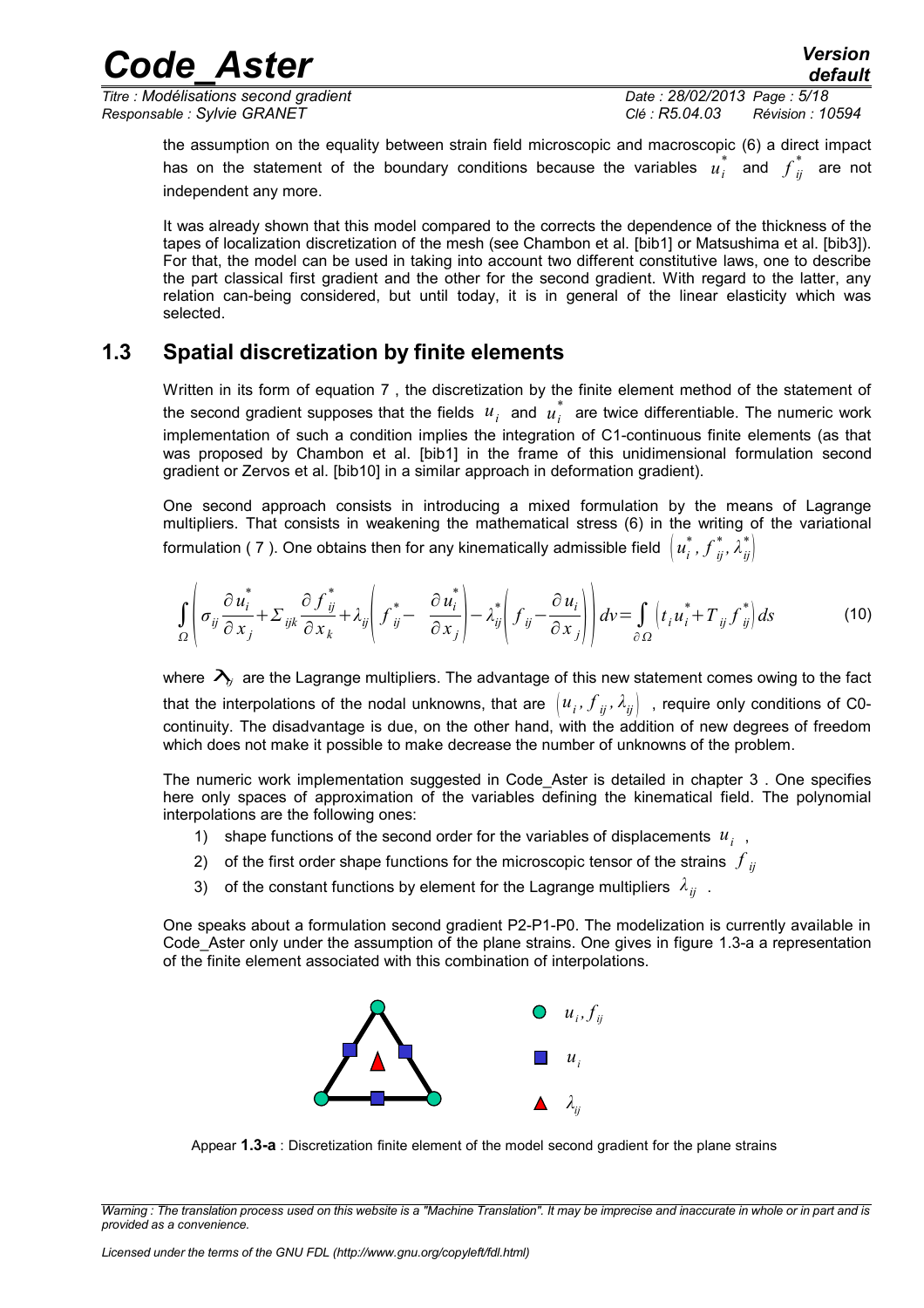*Titre : Modélisations second gradient Date : 28/02/2013 Page : 6/18 Responsable : Sylvie GRANET Clé : R5.04.03 Révision : 10594*

### **2 The model second gradient of thermal expansion**

<span id="page-5-2"></span>the principle of the mediums with microstructure is based on the taking into account of the microscopic strains to introduce into the form of the model an internal length. If the effectiveness of the regularization brought by the model second gradient is not any doubt, the computing times of simulations can become prohibitory. To decrease them in the particular frame of the dilating materials (for which the voluminal strain evolves according to the loading) one restricts the generality of the effect regularizing in the dilating mediums with microstructure.

#### **2.1 The dilating mediums with microstructure**

<span id="page-5-1"></span>the kinematics of these mediums is defined by the field of usual displacement  $u_i$ , the noted microscopic voluminal variation *χ* and its gradients. By duality with this enriched kinematics, the static variables of the classical macroscopic stresses are introduced *σij* , the microscopic stress of thermal expansion *κ* and the double vectorial stresses of thermal expansion *S <sup>j</sup>* . The variable *κ* is the combined component of the relative voluminal strain (of the macroscopic field compared to microscopic)  $\varepsilon_V$ − $\chi$  , while the components  $S_j$  define a vector which is combined gradient of microscopic thermal expansion ∂ *χ*  $\frac{\pi}{\partial x_j}$ .

In a way similar to the statement of the virtual power of the mediums with microstructure of chapter [1.1](#page-2-1) , and by again neglecting the statement of the external forces of volume for analytical simplification, one finds for the dilating mediums with microstructure, for any kinematically admissible field  $\left(u_i^*, x^*\right)$ 

$$
\int_{\Omega} \left( \sigma_{ij} \frac{\partial u_i^*}{\partial x_j} + \kappa \left( \varepsilon_{i'}^* - \chi^* \right) + S_j \frac{\partial \chi^*}{\partial x_j} \right) dv = \int_{\partial \Omega} \left( t_i u_i^* + m \chi^* \right) ds \tag{11}
$$

For which

$$
t_i = \left(\sigma_{ij} + \kappa \delta_{ij}\right) n_j \tag{12}
$$

<span id="page-5-7"></span><span id="page-5-6"></span><span id="page-5-3"></span>
$$
m = S_j n_j \tag{13}
$$

are the boundary conditions, expressed on the border  $\partial \Omega$ , combined by duality with the kinematical variables *u<sup>i</sup>* and *χ* respectively.

The relations of equilibrium of this problem are written

$$
\frac{\partial \sigma_{ij}}{\partial x_j} + \frac{\partial \kappa}{\partial x_i} = 0 \tag{14}
$$

<span id="page-5-5"></span><span id="page-5-4"></span>
$$
\kappa + \frac{\partial S_j}{\partial x_j} = 0 \tag{15}
$$

<span id="page-5-0"></span>the system of equations made up of [[\(12\)](#page-5-7), [\(13\)](#page-5-6), [\(14\)](#page-5-5) and [\(15\)](#page-5-4)] is obtained classically by application of the theorem of the divergence and an integration by part of [\(11\)](#page-5-3).

#### **2.2 The model second gradient of thermal expansion**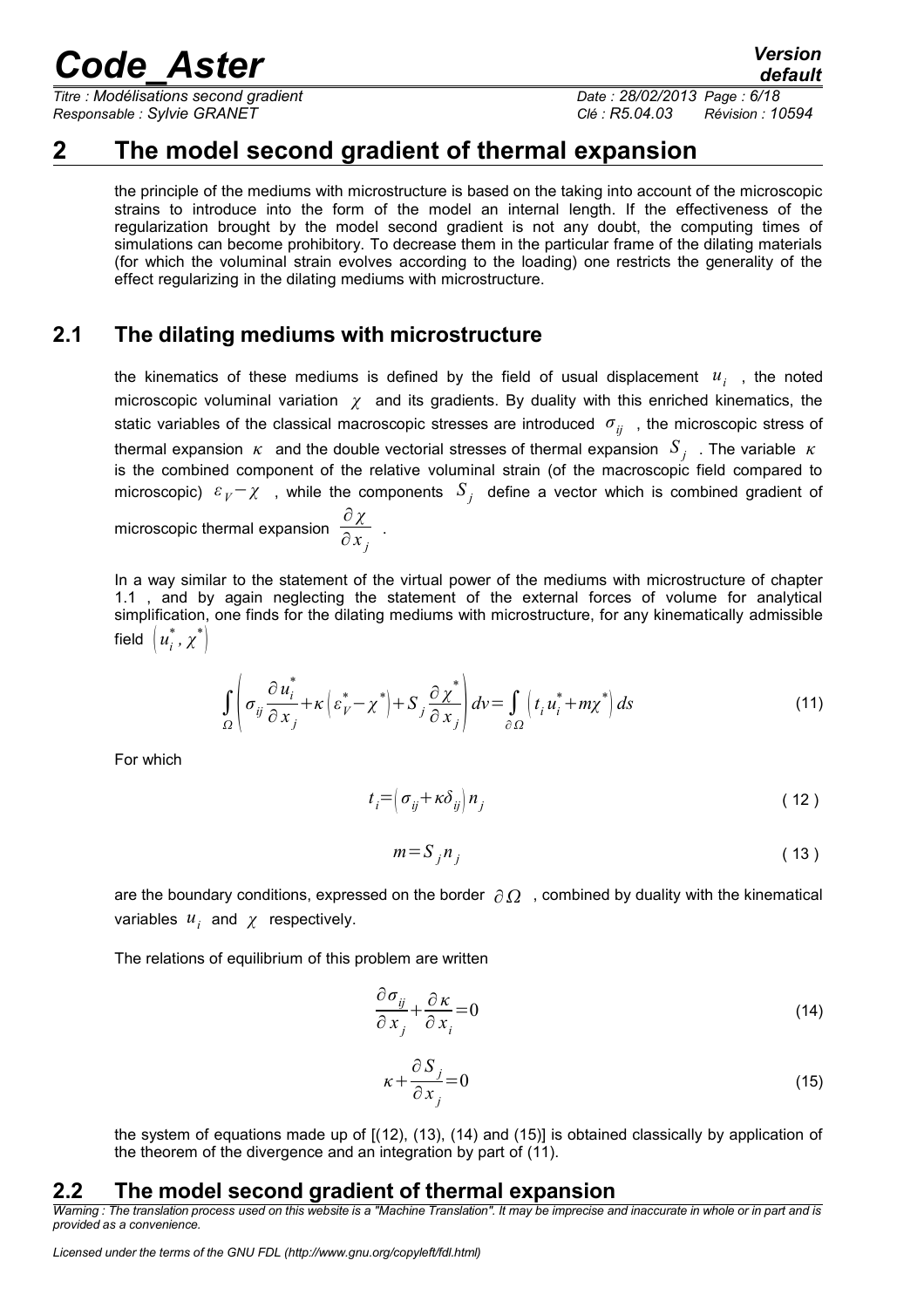*Titre : Modélisations second gradient Date : 28/02/2013 Page : 7/18 Responsable : Sylvie GRANET Clé : R5.04.03 Révision : 10594*

<span id="page-6-3"></span><span id="page-6-1"></span>

According to a principle similar to that implemented for the model second gradient of chapter [1.2](#page-3-0) , one introduces a mathematical stress to force the equality between the voluminal strains macroscopic  $|{\varepsilon}|_{\bar{V}}$ and microscopic *χ*

$$
\chi = \varepsilon_V \tag{16}
$$

the statement of the virtual powers is then the following one, for any kinematically admissible field  $u_i^*$ 

$$
\int_{\Omega} \left( \sigma_{ij} \frac{\partial u_i^*}{\partial x_j} + S_j \frac{\partial^2 u_i^*}{\partial x_i \partial x_j} \right) dv = \int_{\partial \Omega} \left( p_i u_i^* + P n_i D u_i^* \right) ds \tag{17}
$$

where  $|p_{i}|$  and  $|P|$  are the boundary conditions defined by

$$
p_i = \sigma_{ij} n_j - n_i n_j DS_j - \frac{DS_j}{Dx_j} n_i - \frac{DS_j n_j}{Dx_i} + \frac{Dn_p}{Dx_p} S_j n_j n_i
$$
\n(18)

<span id="page-6-2"></span>
$$
P = S_j n_j \tag{19}
$$

As for the model second gradient, the assumption on the equality between microscopic and macroscopic strain field voluminal ( [16](#page-6-3) ) has a direct impact on the statement of the boundary conditions because the variables  $u_i^*$  and  $\chi^*$  are not independent any more.

For reasons of simplicity, one supposes that  $P=0$ . The consequence of this assumption is that  $S^{\phantom{\dagger}}_{j}n^{\phantom{\dagger}}_{j}{=}0~$  on the border, which reduces the statement [\(18\)](#page-6-2) to

<span id="page-6-4"></span>
$$
p_i = \sigma_{ij} n_j - \frac{\partial S_j}{\partial x_j} n_i
$$
 (20)

a remarkable property of this simplification comes owing to the fact that it statement of the boundary conditions breaks up then into the classical part *σij n<sup>j</sup>* and a second term which does not induce components of shears.

The balance equation is written

$$
\frac{\partial \sigma_{ij}}{\partial x_j} - \frac{\partial^2 S_j}{\partial x_i \partial x_j} = 0
$$
\n(21)

#### **2.3 spatial Discretization by finite elements**

<span id="page-6-0"></span>the goal of the approach of the second gradient of thermal expansion is to define a regularizing model, making it possible to ensure the independence of the results compared to the spatial discretizations, by introducing a minimum of nodal unknowns into her approach by finite elements. For that one limits oneself to the applications considering of the dilating materials. However, to discretize by the finite element method the statement [\(17\)](#page-6-1) has as consequence to impose that the field of the unknowns of displacement as its divergence are continuous and differentiable. That returns has to take into account of the finite elements C1-continuous.

*Warning : The translation process used on this website is a "Machine Translation". It may be imprecise and inaccurate in whole or in part and is provided as a convenience.*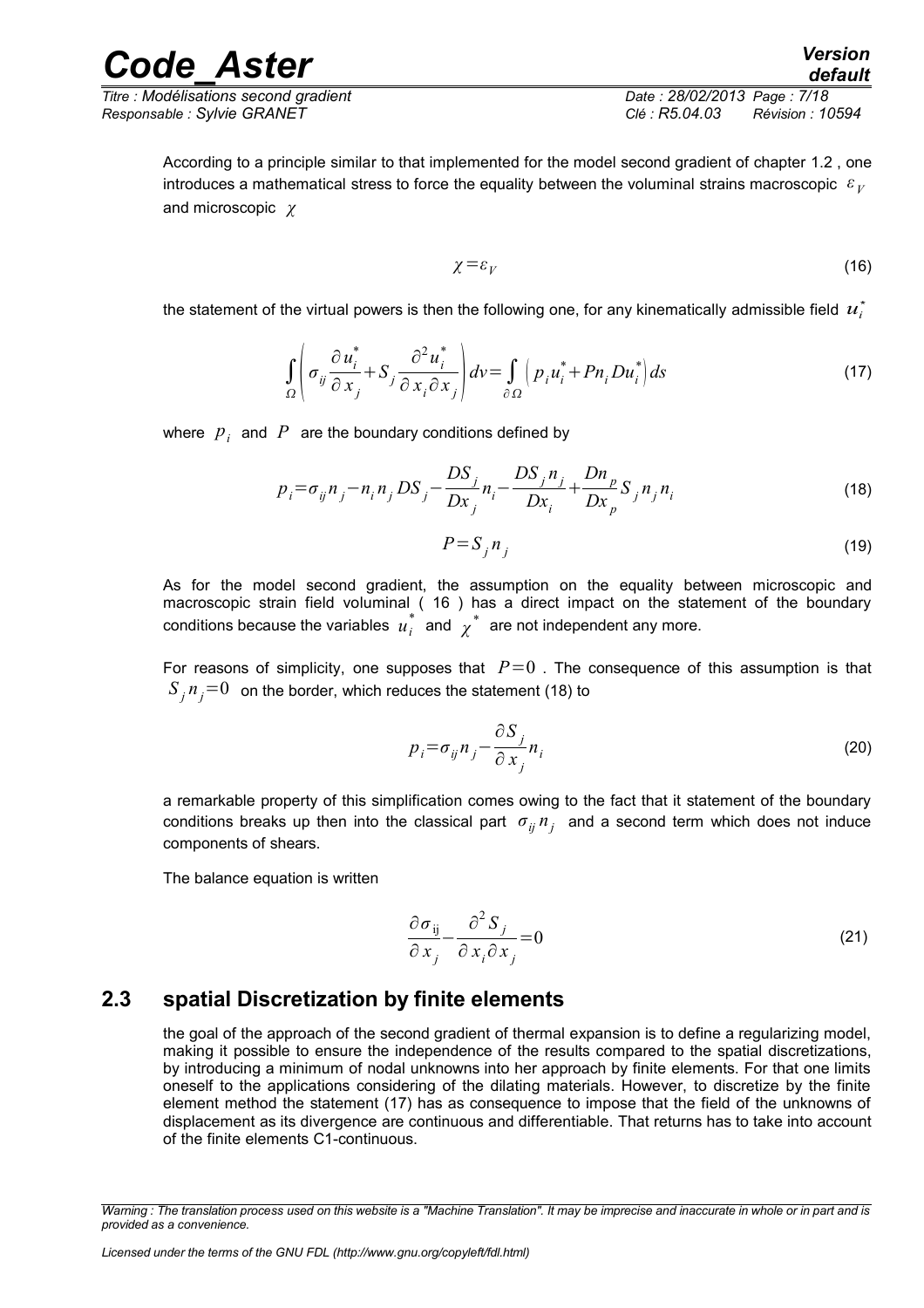*Titre : Modélisations second gradient Date : 28/02/2013 Page : 8/18 Responsable : Sylvie GRANET Clé : R5.04.03 Révision : 10594*

*default*

One then proposes to introduce the mathematical stress ( [16](#page-6-3) ) into the statement of the mediums with microstructure dilating by means of a coupling of Lagrange multipliers and penalization. One obtains then for any kinematically admissible field  $\left(u_i^*, \chi^*, \lambda^* \right)$ 

$$
\int_{\Omega} \left( \sigma_{ij} \frac{\partial u_i^*}{\partial x_j} + S_j \frac{\partial \chi^*}{\partial x_j} - \lambda \left( \varepsilon_V^* - \chi^* \right) + \lambda^* \left( \varepsilon_V - \chi \right) + r \left( \varepsilon_V - \chi \right) \left( \varepsilon_V^* - \chi^* \right) \right) dv
$$
\n
$$
= \int_{\partial \Omega} \left( p_i u_i^* + P n_i D u_i^* \right) ds
$$
\n(22)

the numeric work implementation suggested in Code\_Aster is detailed in chapter [3](#page-7-1) . One specifies here only spaces of approximation of the variables defining the kinematical field. The polynomial interpolations are the following ones:

A modelization P2-P1-P0 in plane strains

- 1) of the shape functions of the second order for the variables of displacements *u<sup>i</sup>*
- 2) of the first order shape functions for the tensor of the voluminal strains microscopic *χ*
- 3) of the constant functions by element for the Lagrange multipliers *λ* .



Appear **2.3-a** : Discretization finite element of the model second gradient of thermal expansion for the plane strains

a modelization P2-P1-P1 in 3D

- 1) of the shape functions of the second order for the variables of displacements *u<sup>i</sup>*
- 2) first order shape functions for the tensor of the voluminal strains microscopic *χ* and for the Lagrange multipliers *λ* .



<span id="page-7-1"></span>

### **3 Numerical integration of the models second gradient**

#### <span id="page-7-0"></span>**3.1 the modelizations second gradients in Code\_Aster: "patchs regularizing"**

the modelizations finite elements put in work in the frame of chapters [1](#page-2-0) (second gradient) and [2](#page-5-2) (second gradient of thermal expansion) follow an atypical protocol compared to the existing procedures in Code\_Aster. The goal is to define the models second gradients like "patchs regularizing" to simplify at the same time the data-processing development and to generalize the

*Warning : The translation process used on this website is a "Machine Translation". It may be imprecise and inaccurate in whole or in part and is provided as a convenience.*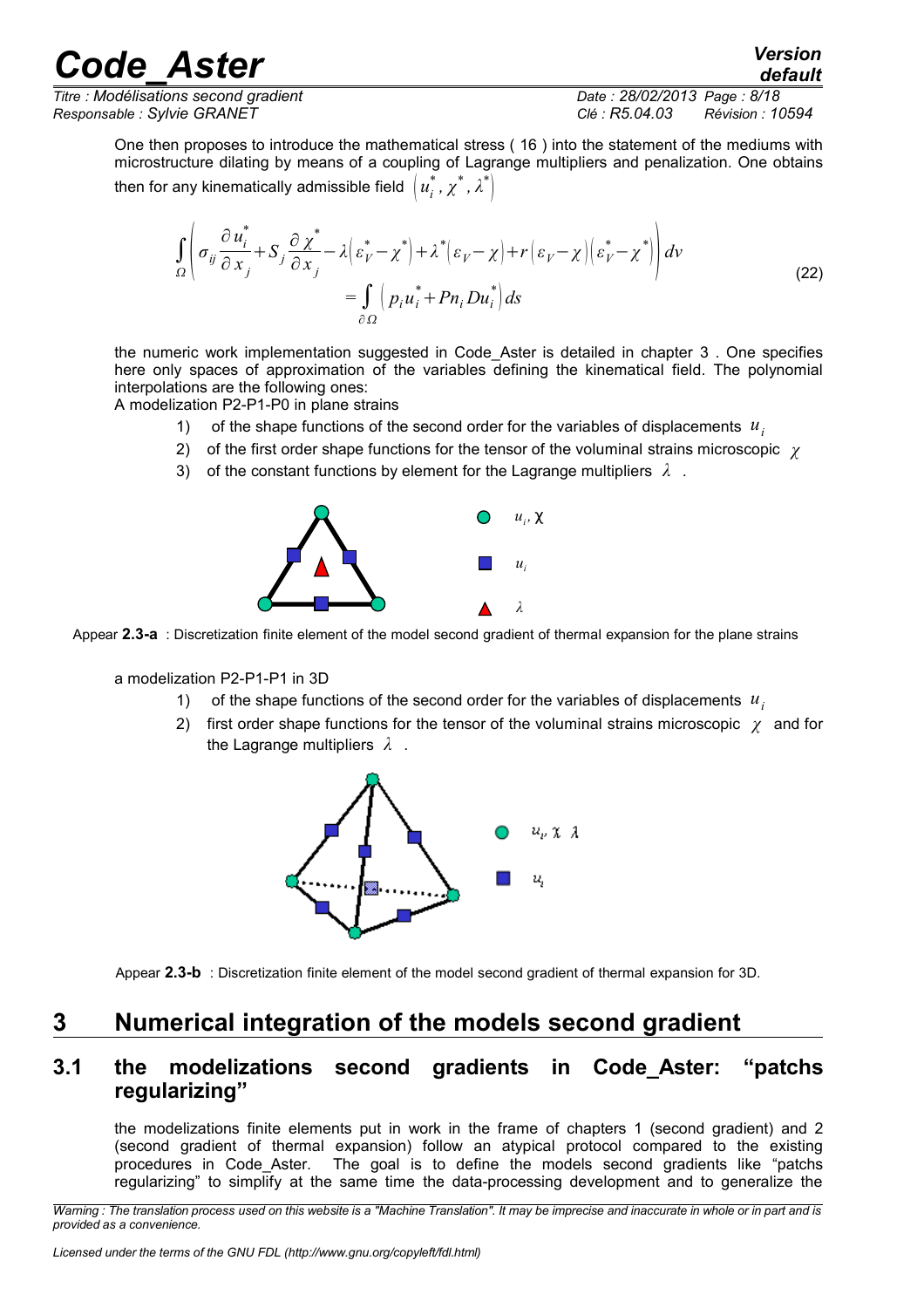*Code\_Aster Version Titre : Modélisations second gradient Date : 28/02/2013 Page : 9/18*

*Responsable : Sylvie GRANET Clé : R5.04.03 Révision : 10594*

validity of the method to all of the existing constitutive laws in Code Aster. One interprets these two points in the continuation of this chapter.

The principle - identical for the two modelizations - thus consists with partition numerically the respective variational formulations (second gradient and second gradient of thermal expansion) of classical a part known as "local" and a "regularizing" part in the following way (in the case of the second gradient of thermal expansion)

$$
\int_{\Omega} \left( \sigma_{ij} \frac{\partial u_i^*}{\partial x_j} \right) dv + \int_{\Omega} \left( S_j \frac{\partial \chi^*}{\partial x_j} - \lambda \left( \varepsilon_V^* - \chi^* \right) + \lambda^* \left( \varepsilon_V - \chi \right) + r \left( \varepsilon_V - \chi \right) \left( \varepsilon_V^* - \chi^* \right) \right) dv
$$
\n
$$
= \int_{\partial \Omega} \left( p_i u_i^* + P n_i D u_i^* \right) ds
$$
\n(23)

The computation regularizing term is independent of the local part under condition that the constitutive laws introduced to define the first order static variables  $\sigma_{ij}^{\phantom{\dag}}$  and of the second order  $\overline{S}_{j}^{\phantom{\dag}}$  are independent. This restrictive assumption is thus currently compulsory and is the principal disadvantage of this strategy of design.

On the other hand, the interest comes owing to the fact that the "patch regularizing" to introduce is independent of the local part. It is thus enough to apply it to any type of modelization (mechanical, coupled hydro-mechanical, thermo-hydro-mechanics…). Moreover, numerically there is no dataprocessing impact on the part regularizing following integration of new constitutive laws first gradient.

#### **3.2 The modelization second gradient**

<span id="page-8-2"></span>While thus following the stated principle to chapter [3.1](#page-7-0), the "patch regularizing" representative of the finite element second gradient describes in chapter [1.3](#page-4-0) results in the numerical integration of the following formulation

$$
\int_{\Omega} \left( \Sigma_{ijk} \frac{\partial f_{ij}^*}{\partial x_k} - \lambda_{ij} \left( \frac{\partial u_i^*}{\partial x_j} - f_{ij}^* \right) + \lambda_{ij}^* \left( \frac{\partial u_i}{\partial x_j} - f_{ij} \right) \right) dv \tag{24}
$$

One details below the strain fields, of stresses associated and the tangent matrix. There is no local variable in the description of this finite element. For recall the nodal variables defining the degrees of freedom are the following ones:  $\left(u_{\overline{i}}, f_{\overline{i}\overline{j}}, \lambda_{\overline{i}\overline{j}}\right)$  .

#### <span id="page-8-1"></span>**3.2.1 The strain field**

$$
E = \begin{pmatrix} \frac{\partial u_i}{\partial x_j} - f_{ij} \\ \frac{\partial f_{ij}}{\partial x_k} \\ \frac{\partial f_{ij}}{\partial x_k} \end{pmatrix}
$$

#### <span id="page-8-0"></span>**3.2.2 the field of the stresses**

*Warning : The translation process used on this website is a "Machine Translation". It may be imprecise and inaccurate in whole or in part and is provided as a convenience.*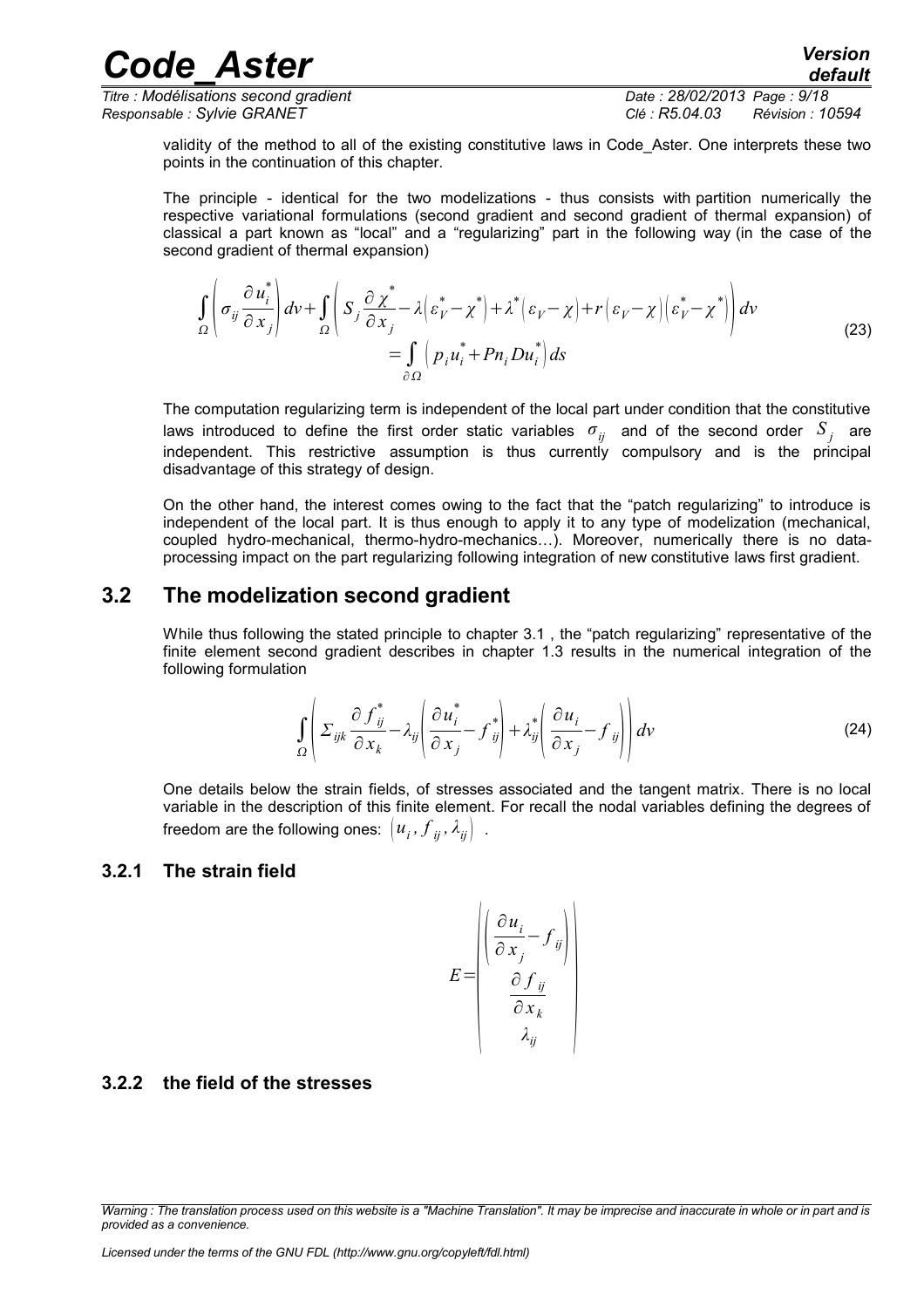*Titre : Modélisations second gradient Date : 28/02/2013 Page : 10/18 Responsable : Sylvie GRANET Clé : R5.04.03 Révision : 10594*



$$
\Sigma = \begin{pmatrix} \lambda_{ij} \\ \Sigma_{ijk} \\ -\left(\frac{\partial u_i}{\partial x_j} - f_{ij}\right) \end{pmatrix}
$$

#### **3.2.3 the tangent matrix**

<span id="page-9-4"></span>the elementary tangent matrix of the modelization second gradient is composed, inter alia, of the tangent matrix of elementary stiffness *T* **2g** associated with the constitutive law second gradient

which binds the double stresses *Σ ijk* to the gradients of the microscopic strains ∂ *f ij*  $\frac{\partial}{\partial x_k}$ .

|         |                                         |                                                | $\mathbf{(Id)}_{\dim (ij)}$ । |  |
|---------|-----------------------------------------|------------------------------------------------|-------------------------------|--|
| $r$ -el |                                         | $\langle T^{2\mathsf g}\rangle$<br>$\dim(ijk)$ |                               |  |
|         | $\mathbf{H} - \mathbf{Id}$<br>$\dim(j)$ |                                                |                               |  |

#### **3.3 The modelization second gradient of thermal expansion**

<span id="page-9-3"></span>While again following the stated principle to chapter [3.1](#page-7-0) , the "patch regularizing" representative of the finite element second gradient of thermal expansion describes in chapter [2.3](#page-6-0) results in the numerical integration of the formulation

$$
\int_{\Omega} \left( S_j \frac{\partial \chi^*}{\partial x_j} - \lambda \left( \varepsilon_V^* - \chi^* \right) + \lambda^* \left( \varepsilon_V - \chi \right) + r \left( \varepsilon_V - \chi \right) \left( \varepsilon_V^* - \chi^* \right) \right) dv \tag{25}
$$

One details below the strain fields, of stresses associated and the tangent matrix. There is no local variable in the description of this finite element. For recall the nodal variables defining the degrees of freedom are the following ones:  $\big\lbrack u_{i},\chi$  ,  $\lambda \big\rbrack$  .

#### <span id="page-9-2"></span>**3.3.1 The strain field**

$$
E = \begin{pmatrix} \n\left(\varepsilon_V - \chi\right) \\ \n\frac{\partial \chi}{\partial x_j} \\ \n\lambda\n\end{pmatrix}
$$

#### <span id="page-9-1"></span>**3.3.2 the field of the stresses**

$$
\Sigma = \begin{pmatrix} r(\varepsilon_V - \chi) + \lambda \\ S_j \\ -(\varepsilon_V - \chi) \end{pmatrix}
$$

#### <span id="page-9-0"></span>**3.3.3 the tangent matrix**

*Warning : The translation process used on this website is a "Machine Translation". It may be imprecise and inaccurate in whole or in part and is provided as a convenience.*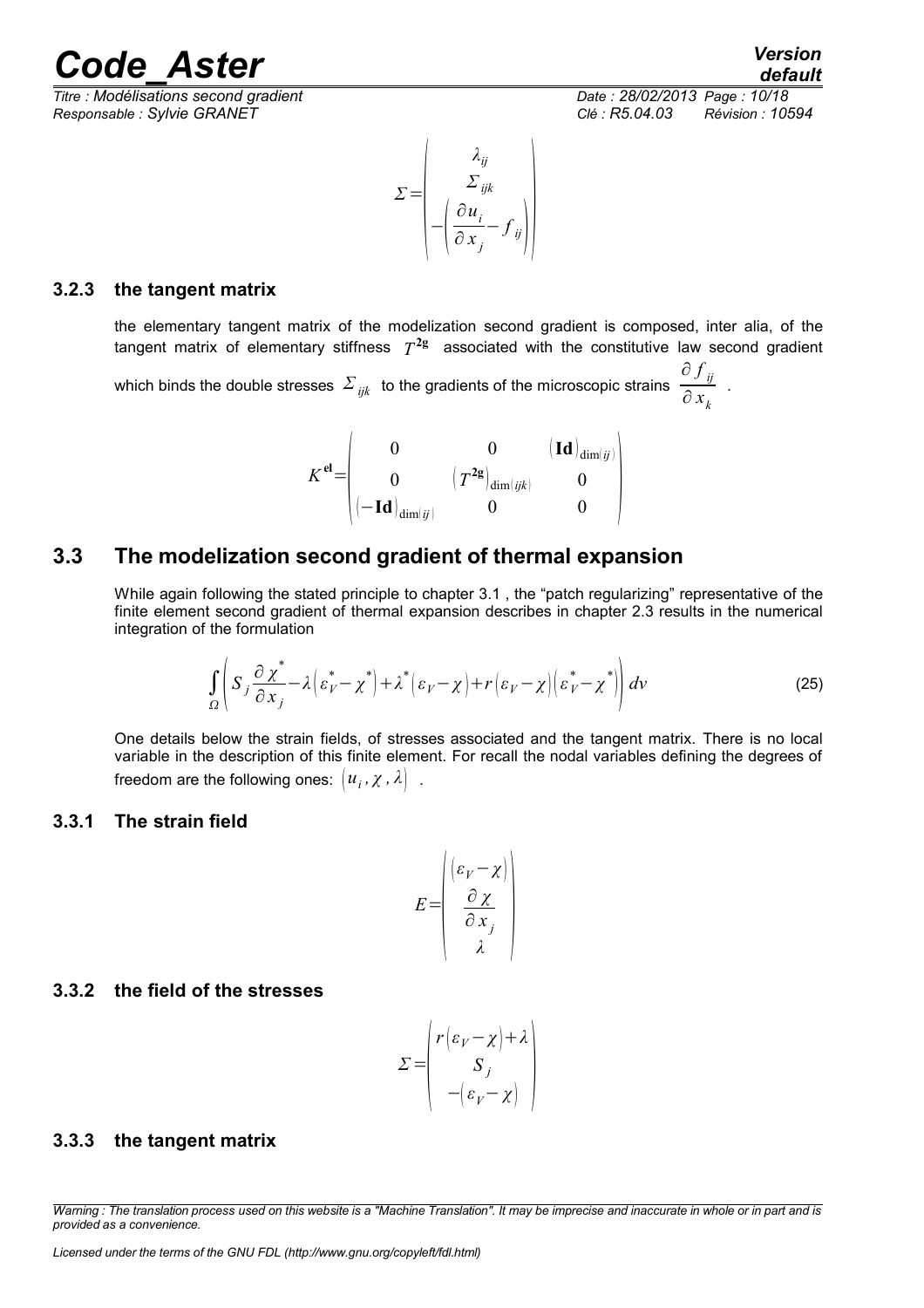*Responsable : Sylvie GRANET Clé : R5.04.03 Révision : 10594*

*Titre : Modélisations second gradient Date : 28/02/2013 Page : 11/18*

*default*

the elementary tangent matrix of the modelization second gradient is composed, inter alia, of the tangent matrix of elementary stiffness *S* 2d associated with the constitutive law second gradient of thermal expansion which binds the double stresses  $\left. S_{\,j}\right.$  to the gradients of the microscopic voluminal

$$
\text{strains } \frac{\partial \chi}{\partial x_j}
$$

.

$$
K^{\mathbf{el}} = \begin{pmatrix} r & 0 & 1 \\ 0 & (S^{2\mathbf{d}})_{\dim(j)} & 0 \\ -1 & 0 & 0 \end{pmatrix}
$$

### <span id="page-10-1"></span>**4 The Councils/Procedure for the use of the models second gradient**

Some handling simple are to be defined in the command file Code\_Aster to use the modelizations second gradients. The approach is on the other hand same whatever the local modelization. Examples are available in the base of the benchmarks of validation of Code Aster. One can quote, inter alia, the biaxial tests in linear elasticity in compression referred ssll117, the construction of a column of soil into nonlinear (Hujeux constitutive law in hydraulic coupled porous environment) referred wtnv132 or the triaxial compression test in linear elasticity referred sslv117.

#### **4.1 Linear elasticity second gradient**

<span id="page-10-0"></span>to use the modelizations second gradients it is necessary to define two constitutive laws respectively to describe the macroscopic relations between stresses *σij* and microscopic *ε ij* strains and the relations between double stresses ( *Σ ijk* for the second gradient or *S <sup>j</sup>* the second gradient of thermal expansion) and deformation gradient ∂ *f ij*  $\frac{\partial^2 u}{\partial x_k}$  for the second gradient or voluminal deformation

gradient ∂ *χ*  $\frac{\partial}{\partial x_j}$  for the second gradient of thermal expansion.

For the choice of the behavior of the type first gradient – that which intervenes in the local modelization described in section [3.1](#page-7-0) – it has no restriction there: all the constitutive laws are possible. On the other hand, one currently lays out of only one behavior model of the type second gradient. It is the linear elasticity suggested by Mindlin ([bib6], [bib7]) of which here the writing in 2D

<span id="page-10-2"></span>
$$
\begin{bmatrix}\n\Sigma_{111} \\
\Sigma_{112} \\
\Sigma_{121} \\
\Sigma_{122} \\
\Sigma_{121} \\
\Sigma_{211} \\
\Sigma_{212} \\
\Sigma_{212} \\
\Sigma_{222}\n\end{bmatrix} = \begin{bmatrix}\na^{12345} & 0 & 0 & a^{23} & 0 & a^{12} & a^{12} & 0 \\
0 & a^{145} & a^{145} & 0 & a^{25} & 0 & 0 & a^{12} \\
0 & a^{145} & a^{145} & 0 & a^{25} & 0 & 0 & a^{12} \\
a^{23} & 0 & 0 & a^{34} & 0 & a^{25} & a^{25} & 0 \\
0 & a^{25} & a^{24} & 0 & a^{34} & 0 & 0 & a^{23} \\
a^{12} & 0 & 0 & a^{25} & 0 & a^{145} & a^{145} & 0 \\
a^{12} & 0 & 0 & a^{25} & 0 & a^{145} & a^{145} & 0 \\
a^{12} & 0 & 0 & a^{25} & 0 & a^{145} & a^{145} & 0 \\
a^{12} & a^{12} & a^{12} & 0 & a^{23} & 0 & 0 & a^{12345}\n\end{bmatrix}\n\begin{bmatrix}\n\chi_{111} \\
\chi_{112} \\
\chi_{121} \\
\chi_{122} \\
\chi_{211} \\
\chi_{212} \\
\chi_{222}\n\end{bmatrix}
$$
\n(26)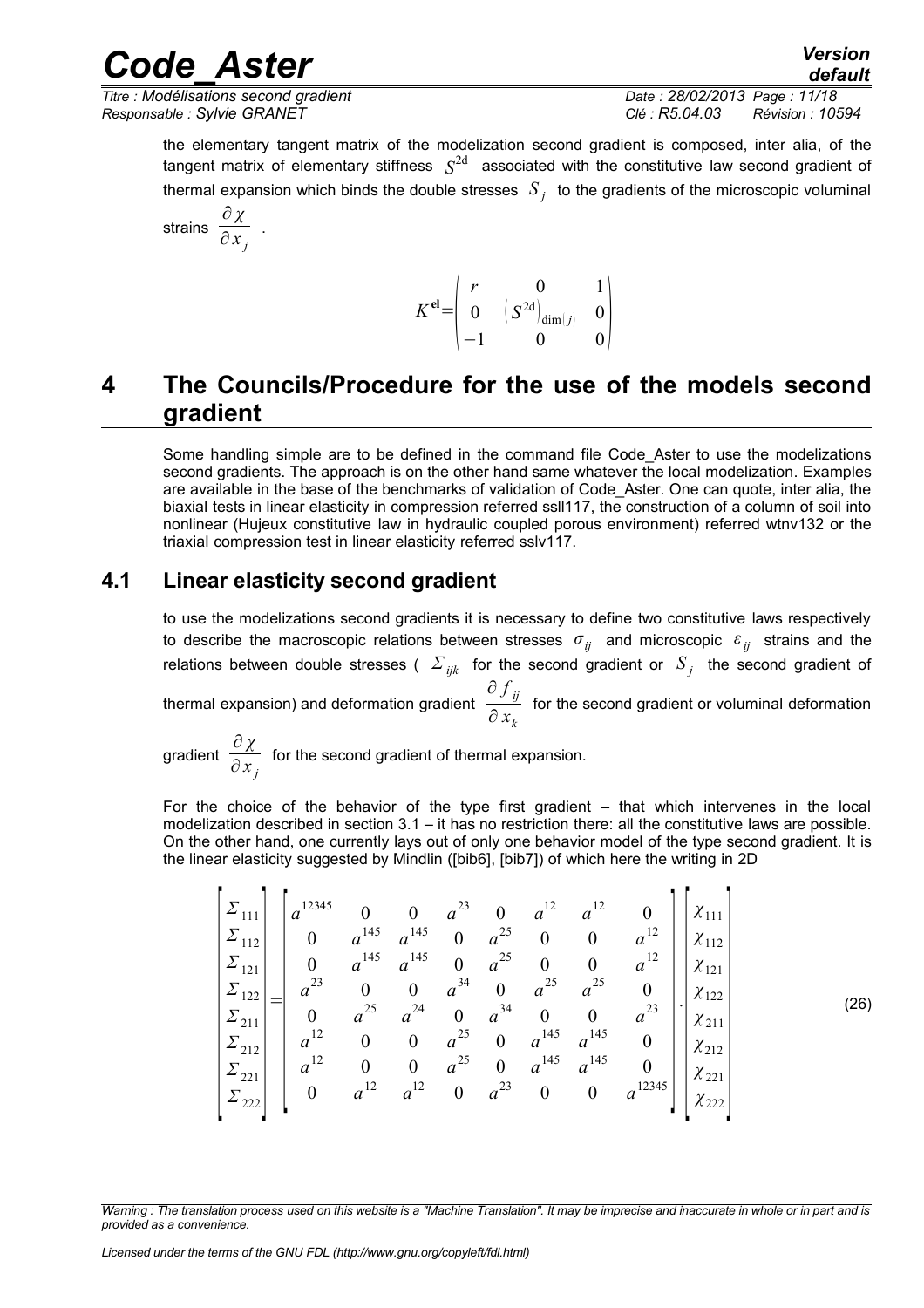*Titre : Modélisations second gradient Date : 28/02/2013 Page : 12/18 Responsable : Sylvie GRANET Clé : R5.04.03 Révision : 10594*

*default*

where  $\chi_{ijk}$ = ∂ *f ij*  $\frac{v}{\partial x_k}$  and all the terms of the matrix depend on five constants according to the following  $\frac{\partial x_k}{\partial x_k}$ 

relation

$$
a^{12345} = 2\left(a^{1} + a^{2} + a^{3} + a^{4} + a^{5}\right)
$$
  
\n
$$
a^{23} = a^{2} + 2a^{3}
$$
  
\n
$$
a^{12} = a^{1} + \frac{a^{2}}{2}
$$
  
\n
$$
a^{145} = \frac{a^{1}}{2} + a^{4} + \frac{a^{5}}{2}
$$
  
\n
$$
a^{25} = \frac{a^{2}}{2} + a^{5}
$$
  
\n
$$
a^{34} = 2\left(a^{3} + a^{4}\right)
$$

Fernandes and al [bib5] applied this model for the second gradient of thermal expansion by simplifying the statement [\(26\)](#page-10-2)) in 2D by

$$
\begin{bmatrix} S_1 \\ S_2 \end{bmatrix} = \begin{bmatrix} 3a^1 & 0 \\ 0 & 3a^1 \end{bmatrix} \cdot \begin{bmatrix} \frac{\partial \chi}{\partial x_1} \\ \frac{\partial \chi}{\partial x_2} \end{bmatrix}
$$
 (27)

#### **4.2 the names of the modelizations in Code\_Aster**

<span id="page-11-1"></span>the assumption of the plane strains is currently possible for the modelizations second gradients in Code Aster. For the second gradient the name of the modelization is D\_PLAN\_2DG while for the second gradient of thermal expansion the name of the modelization is D\_PLAN\_DIL.

Meshes accepted are QUAD9 and TRIA7 for two modelizations P2-P1-P0 second gradients. For the second gradient of thermal expansion it is also possible to use meshes QUAD8 and TRIA6 in which case the modelization is then defined without Lagrange multipliers and the mathematical stress ([16\)](#page-6-3)) is only ensured by the penalization.

For the applications 3D, the name of the modelization is 3D\_DIL for the second gradient of thermal expansion. Meshes accepted are TETRA10, PENTA15 or HEXA20 for interpolations P2-P1-P1.

#### **4.3 An example with accompanying notes**

<span id="page-11-0"></span>Here an example of command file to the format Code Aster. The comments introduced by the character \*\$\* are specific to the "regularizing patchs" introduced by the modelizations second gradients.

reading of the mesh (quadratic)  $MY = LINE MAILLAGE$  ()

\*\$\* Duplication of the mesh (quadratic). Only meshes are duplicated, the nodes remain common. The goal is to associate with each one of these meshes a different modelization only on the structure part. As regards the application of the boundary conditions one does not duplicate meshes, it is directly the statement [\(20\)](#page-6-4) which will be applied.

MAIL=CRÉA\_MAILLAGE (MAILLAGE=MA,

*Warning : The translation process used on this website is a "Machine Translation". It may be imprecise and inaccurate in whole or in part and is provided as a convenience.*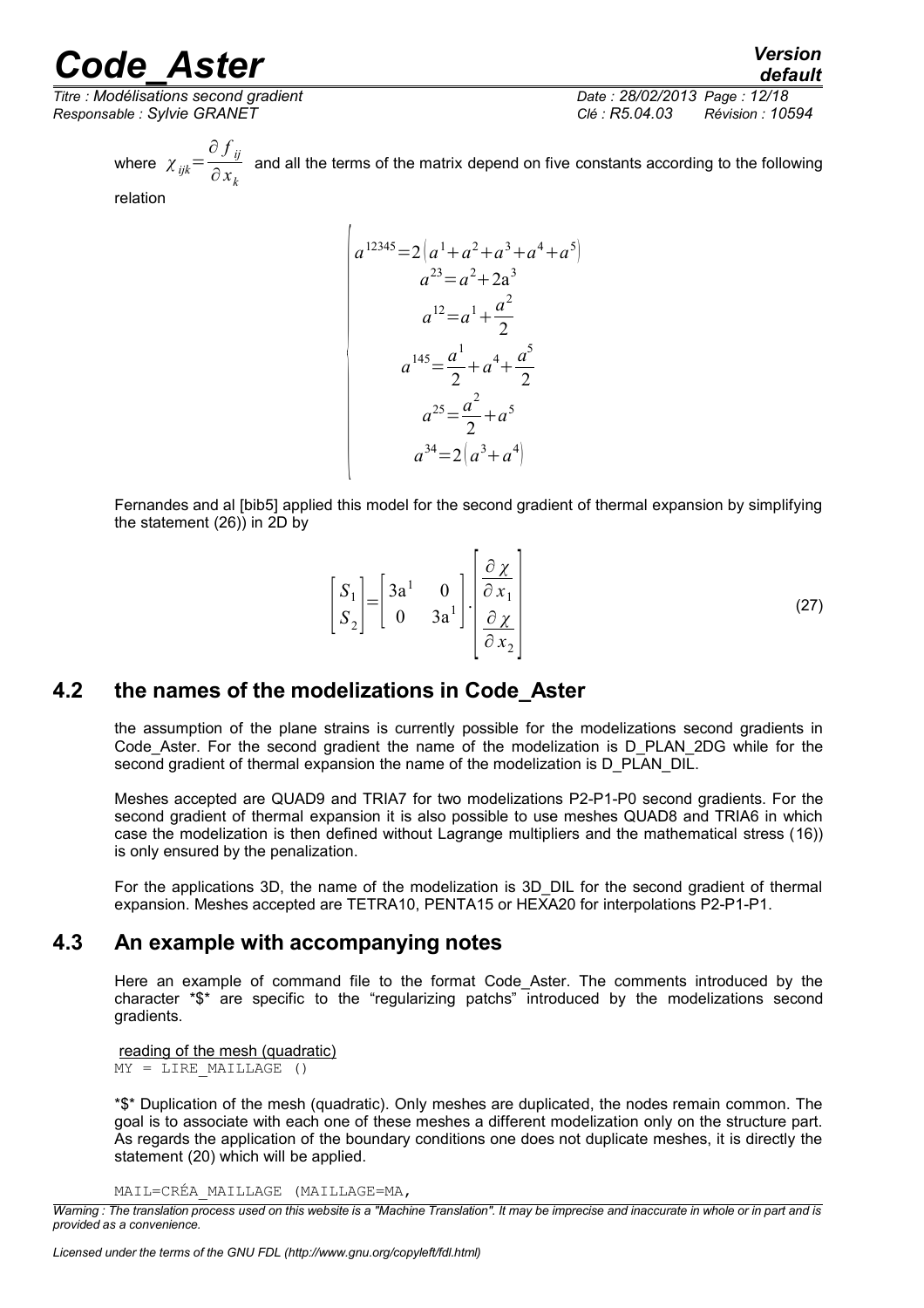*Responsable : Sylvie GRANET Clé : R5.04.03 Révision : 10594*

*Titre : Modélisations second gradient Date : 28/02/2013 Page : 13/18*

*default*

CREA GROUP MA= ( F (NOM=' ROCHE REG', GROUP MA=' ROCHE')))

\*\$\* Introduction of central nodes to the finite elements of the new mesh for an interpolation P2-P1-P0. Procedure necessary to take into account the interpolations of the Lagrange multipliers.

```
MAILLAGE=CRÉA_MAILLAGE (MAILLAGE=MAIL, 
                       MODI MAILLE= (F (GROUP MA = "ROCHE REG",
                                      OPTION = "OUAD8 9"),
                                    F (GROUP MA = "ROCHE REG",
                                      OPTION = "TRIA6 7"))
```
\*\$\* Assignment of a modelization to each mesh.

```
MODELE=AFFE_MODELE (MAILLAGE = MAILLAGE,
                   AFFE = (F (GROUP MA = "ROCK",
                              PHENOMENE = "MECHANICAL",
                              MODELISATION = "D PLAN"),
                           F (GROUP MA = "ROCHE REG",
                              PHENOMENE = "MECHANICAL"
                              MODELISATION = "D PLAN DIL"))
```
Taking into account of the boundary conditions: \*\$\* Attention the statement of the boundary conditions with taking into account of the modelizations second gradients differs from that of the local modelizations (see chapter [1](#page-2-0)).

```
CHCI=AFFE_CHAR_MECA (MODELE=MODELE,
                      DDL IMPO= ( \ldots), ...
```
Definition of materials parameters for the constitutive law first gradient

 $SOL1 = DEFI$  **MATERIAU**  $(...)$ 

\*\$\* Definition of materials parameters for the constitutive law second gradient. Currently was introduced only the linear elasticity second gradient suggested by Mindlin.

 $SOL2 = DEFI$  MATERIAU (ELAS 2NDG = F (A1=10, A2=0, A3=0, A4=0, A5=0),…)

\*\$\* Assignment of materials parameters according to the same procedure as for the definition of the modelizations.

= AFFE\_MATERIAU SUBDUE (MAILLAGE = MAILLAGE,  $A$ FFE = (F (TOUT = "ROCK",  $MATER = SOL1,$ ),  $F$  (GROUP  $MA = "ROCHE REG",$  $MATER = SOL2))$ 

\*\$\* Definition of nonlinear static computation with a constitutive law associated with each one of the modelization: behavior of the Drucker-Prager type for the first gradient, and linear elasticity for the second U1

```
gradient = STAT NON LINE (MODELS = MODELS,CHAM MATER = SUBDUE,
                   EXCIT = (F (CHARGE = CHCI), ...),
                   SOLVER = (F \times F) (METHODE=' MUMPS',)),
                   COMP INCR = (F (GROUP MA=' ROCHE',RELATION=' DRUCK PRAGER', ),
                                 F (GROUP MA=' ROCHE REG',
                                    RELATION=' ELAS',),),
                   NEWTON = F (MATRICE = "TANGENT", REAC_ITER = 1),
```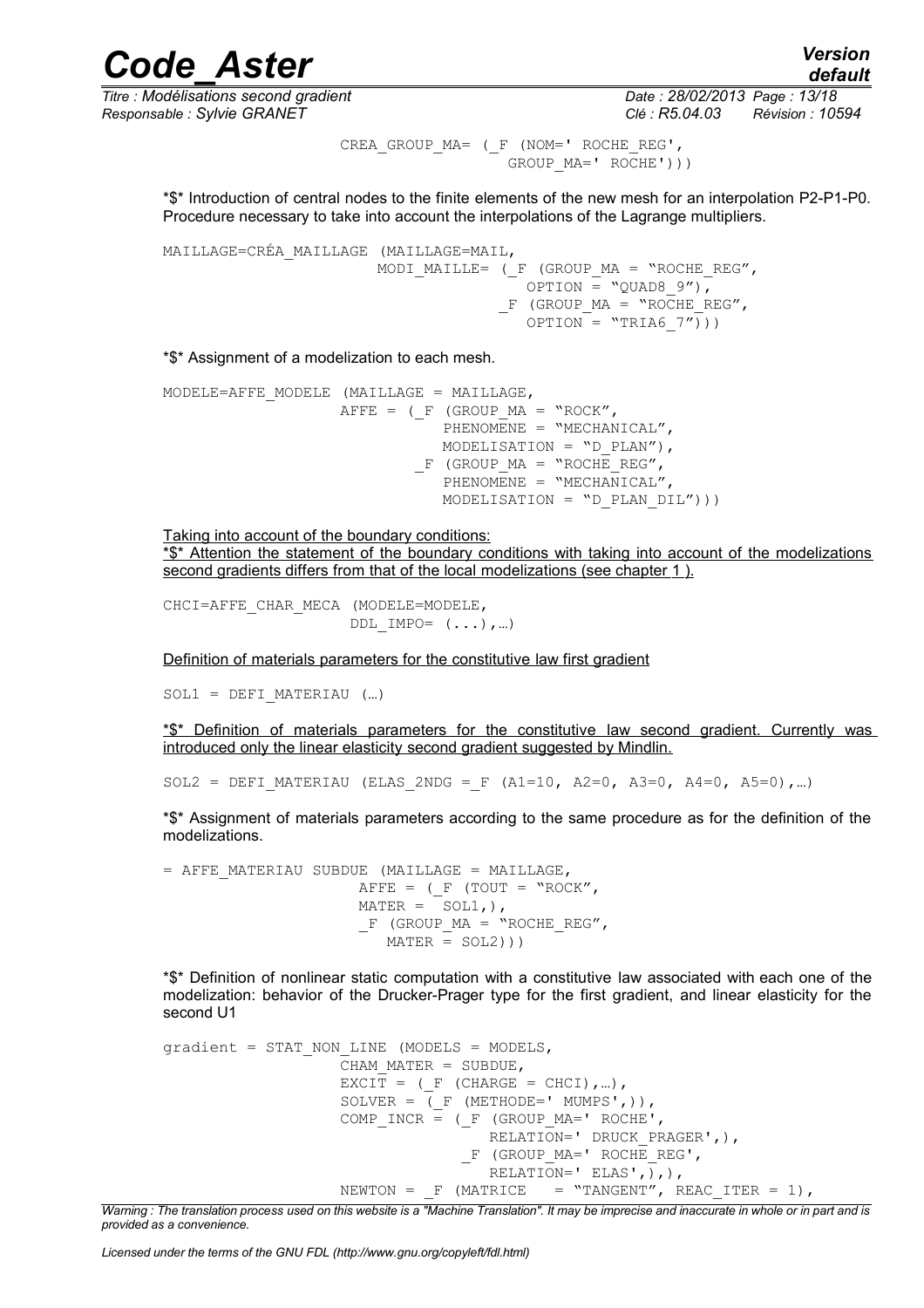*Titre : Modélisations second gradient Date : 28/02/2013 Page : 14/18 Responsable : Sylvie GRANET Clé : R5.04.03 Révision : 10594*

 $INCREMENT = F (LIST INST = TEMPS))$ 

#### <span id="page-13-1"></span>**4.4 Estimate of the parameter of regularization A1 (2nd gradient of thermal expansion)**

With an aim of characterizing the value as well as possible to be assigned to the parameter of regularization, A1, of the 2nd gradient of thermal expansion, it is possible to determine a limit higher than this parameter according to the tangent matrix of velocity of very model of lenitive behavior. In this way, the user will be able to determine according to the size of meshes with problem which he deals the value of the parameter A1 best adapted has his problem.

This computation is based on an analytical problem 2D of a tape of shears [bib2 and bib11].

The fracture in the géomatériaux ones is often characterized by the training of zones to located strains, reporting a transition of zones of homogeneous strains towards modes of nonhomogeneous strains. The appearance of this phenomenon can be seen on the theoretical level like the spontaneous change of the mode of strain, compared to a bifurcation of a branch of the equilibrium, i.e. the intersection of two branches of solutions functions of the parameters of control. In the frame of the continuums, it is possible to release under restricted conditions of the criteria of bifurcation making it possible to identify the parameter of control causing the appearance of the tape of shears, as well as the potential directional senses of this one. On the other hand, for the classical continuums, the mode of "post-localization", in particular the bandwidth of shears, cannot be characterized. The experimental results show nevertheless that this width is an intrinsic element with the properties of the material, related to its microstructure (form and size of the grains, Desrues and Viggiani [bib12]) and its initial state (index of the vacuums and stress state). The use of the theory of the second local gradient of thermal expansion makes it possible to enrich the kinematics by the medium thus translating the effects of the microstructure on a total scale. In this section, we will extract from a two-dimensional analytical problem the elements allowing to characterize the bandwidth of shears lasting the mode of "post-localization".

The formulation of the problem of velocity is written then in the following form, by considering the constant body forces:

$$
\int_{\Omega} \dot{\sigma}_{ij} \dot{\epsilon}_{ij} (u^*) + \dot{S}_{j} \eta_{j} (u^*) dv = \int_{\partial \Omega} \dot{F}_{i} u_{i}^* ds \quad \forall u^* \in \mathcal{V}_0
$$
\n(28)

 $\dot{\sigma}_{ij}$  ,  $\dot{S}_j$  and  $\dot{F}_i$  are the temporal derivatives of the terms introduced into equation [17](#page-6-1) .

#### **4.4.1 Analytical resolution**

<span id="page-13-0"></span>the two-dimensional analytical problem tackled below was solved by [bib2] for a model of second complete gradient with the model local elastoplastic of Mohr-Coulomb described by [bib13]. The example consists in applying the model of second gradient of thermal expansion in a sheared layer and determining the solutions of the problem of velocity.

considers a layer defined in the planavecl'  $(x, y)$ axis perpendicular to the plane. Chambon and al. [bib2] consider an infinite layer ranging between two definite planes paret  $x=0$   $x=l$  (Figure [4.4-a\)](#page-13-2). The fields of displacement are notésdans *u* the directionetdans *x v* the direction.etsont  $y$  *u*<sup> $i$ </sup> *v*<sup> $i$ </sup> supposed not to depend that deet  $x$  their derivatives compared will their derivatives compared will àseront *x* noted. *'*

The initial state of the material is definite homogeneous . The evolutions of the boundary conditions applied to the field  $\rightarrow$ are the following ones: for

*Warning : The translation process used on this website is a "Machine Translation". It may imprecipite in the inprovided as a convenience.*



<span id="page-13-2"></span>**Appear 4.4-a : ÉtudiéOn field**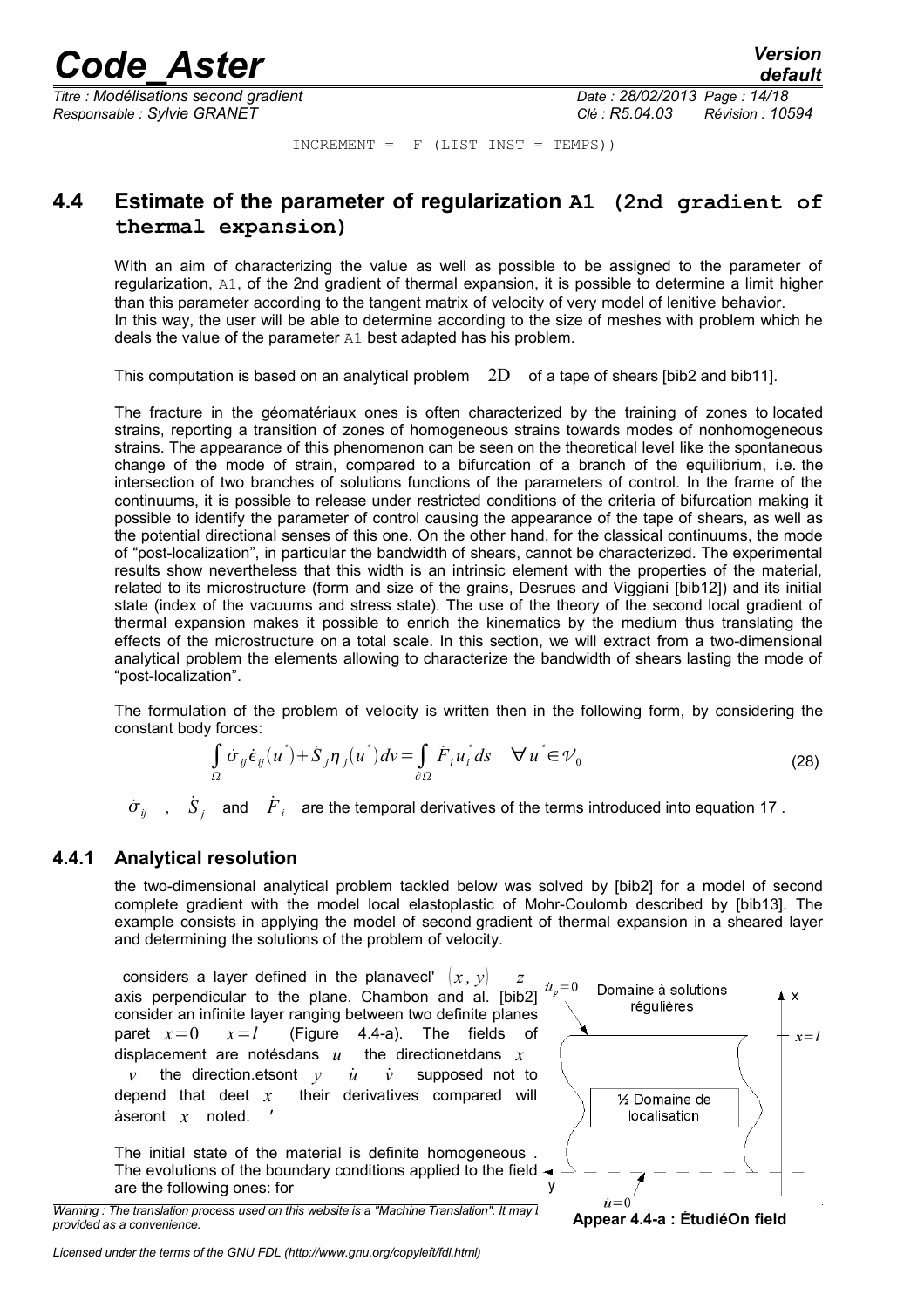*Responsable : Sylvie GRANET Clé : R5.04.03 Révision : 10594*

*default Titre : Modélisations second gradient Date : 28/02/2013 Page : 15/18*

•,  $x=0$  for  $\dot{u}=0$   $\dot{v}=0$ 

•, are  $x = l$  *F*<sub>*i*</sub> known.

The body forces are supposed to be constant.

The conditions of symmetry applied to frontièreindiquent  $x=0$  that the field studied with a total width of. 2l This

problem can be seen as analysis of the behavior of a tape of localization, where the directional sense of the tape is supposed and the stress state is left free of any restriction. The border of the endéfinit field  $x = l$  the zone of transition between the zone from localization (studied field) and the field from an unspecified solid where the solutions are supposed to be regular and stable.

The gradient of the field of displacement in the field takes the following shape : (29

$$
\dot{u}_{i,j} = \begin{bmatrix} \dot{u}^{\dagger} & 0 \\ \dot{v}^{\dagger} & 0 \end{bmatrix}
$$
 (29)

the macroscopic strain field is written explicitly: (30

$$
\dot{\epsilon}_{ij} = \frac{1}{2} (\dot{u}_{i,j} + \dot{u}_{j,i}) = \begin{bmatrix} \dot{u}^1 & \frac{1}{2} \cdot \dot{v}^1 \\ \frac{1}{2} \cdot \dot{v}^1 & 0 \end{bmatrix}
$$

h

the only non-zero term of the gradient of the voluminal strains is : (31

$$
\frac{\partial \,\dot{\epsilon}_v}{\partial \,x_1} = \dot{u}^{\,v} \tag{31}
$$

the application of the principle of the virtual wors to the field of displacement imposed after 2 integrations by parts gives the following balance equations for the problem of velocity: (32

$$
\frac{\partial \dot{\sigma}_{ij}}{\partial x_j} - \frac{\partial^2 \dot{S}_j}{\partial x_i \partial x_j} = 0 \Rightarrow \begin{cases} \dot{\sigma}_{11} - \dot{S}_1^{\prime} & = 0\\ \dot{\sigma}_{12}^{\prime} & = 0 \end{cases}
$$

the boundary conditions provide in:  $x = l$  (33)

$$
\begin{vmatrix}\n\dot{\sigma}_{11} - \dot{S}_1 &= \dot{F}_1 \\
\dot{\sigma}_{12} &= \dot{F}_2 \\
3 a^1 \dot{u}'' &= 0\n\end{vmatrix}
$$
 )33

spatial integration of the balance equations by taking account of the boundary conditions for a homogeneous problem, the solutions of the problem respect the following equations: (34

$$
\begin{vmatrix} \dot{\sigma}_{11} - \dot{S}_1' & = & \dot{F}_1 \\ \dot{\sigma}_{12} & = & \dot{F}_2 \end{vmatrix}
$$
 (34)

the constitutive laws of the first and second gradients, the equations become : (35

$$
\begin{vmatrix} H_{1111} \dot{u} + H_{1112} \dot{v} - 3a^1 \dot{u}^{\dagger} &= \dot{F}_1 \\ H_{1211} \dot{u} + H_{1212} \dot{v} &= \dot{F}_2 \end{vmatrix} \tag{35}
$$

the system of equations coupled differentials can be reduced to an equation, the second equation expressing a linear relation between the first gradients of vertical and horizontal displacements in the tape. (36

*Licensed under the terms of the GNU FDL (http://www.gnu.org/copyleft/fdl.html)*

*Warning : The translation process used on this website is a "Machine Translation". It may be imprecise and inaccurate in whole or in part and is provided as a convenience.*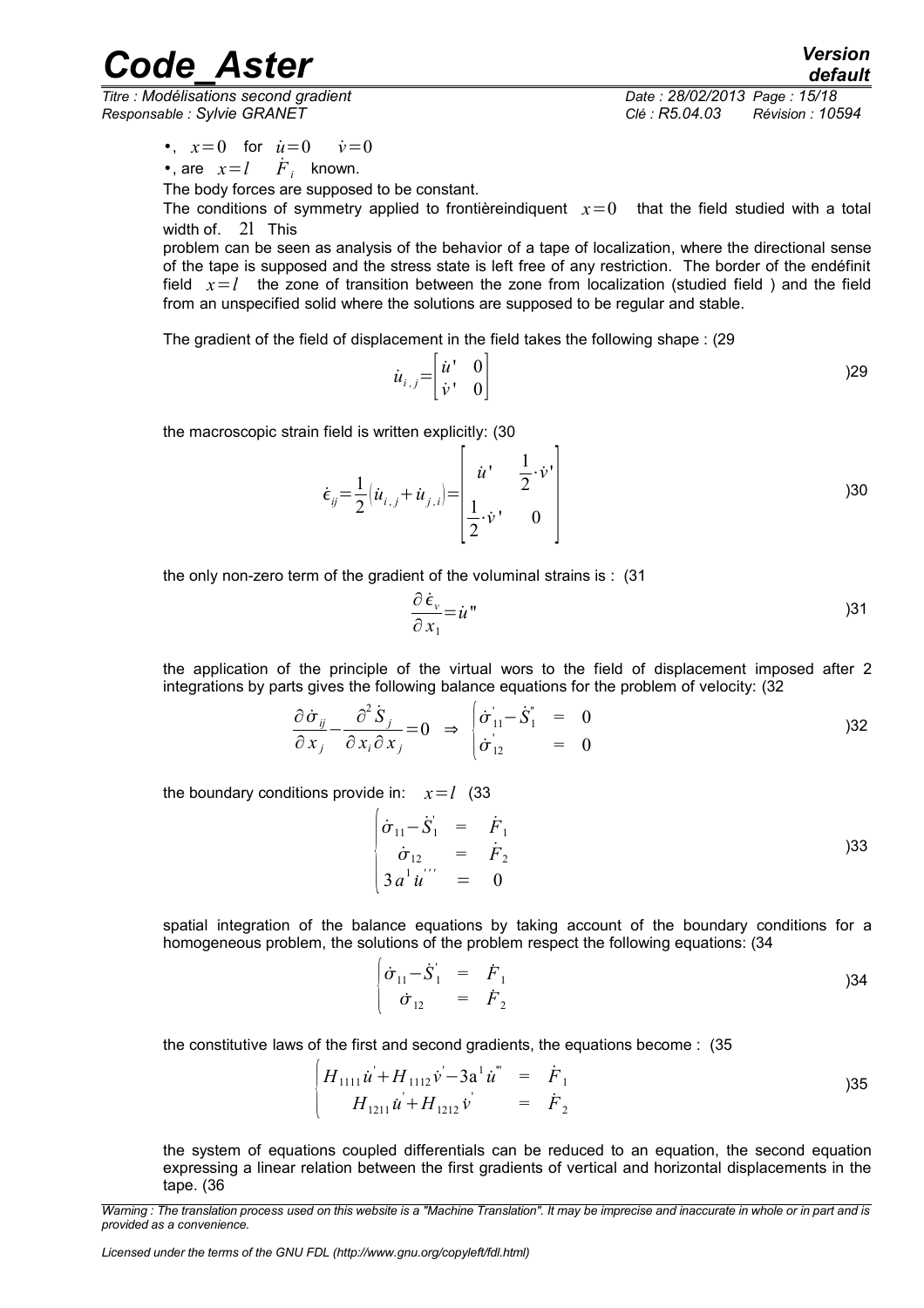*Titre : Modélisations second gradient Date : 28/02/2013 Page : 16/18 Responsable : Sylvie GRANET Clé : R5.04.03 Révision : 10594*

 $\overline{1}$ 

*default*

$$
\begin{vmatrix} H_{1111} \dot{u} + H_{1112} \frac{\dot{F}_2 - H_{1211} \dot{u}}{H_{1212}} - 3a^1 \dot{u}^{\dagger} & = & \dot{F}_1 \\ \frac{\dot{F}_2 - H_{1211} \dot{u}}{H_{1212}} & = & \dot{v} \end{vmatrix}
$$

the solutions of this system of equations linear differentials of order 2 are expressed as the sum of a particular solution answering the imposed boundary conditions and of a partial solution established starting from the roots of the characteristic polynomial of this system: One  $\left| \dot{u} \right| = \dot{u_0} + \dot{u_{_{P}}}$ 

supposes for  $\vec{u}_p$  a solution of the typequi  $\vec{u}_p = e^{\eta \, x}$  allows to establish the following characteristic equation: (37

$$
H_{1111} - H_{1112} \frac{H_{1211}}{H_{1212}} - 3a^{1} \eta^{2} = 0
$$

can then give the statement of the solution partial according to the material parameters of the first and second gradient: that is to say

$$
(38 \t \eta^2 = \frac{H_{1111} H_{1212} - H_{1112} H_{1211}}{3a^1 H_{1212}}
$$

the constitutive law of first gradient being elastoplastic, the solutions will be different depending on the state from the region considered. In a region with elastic behavior, the constitutive law écritet  $\dot{\sigma} = A \, \dot{\epsilon}$  in a region with plastic behavior.  $\dot{\sigma} = H^{ep} \, \dot{\epsilon}$  Finally

the solutions of the problem take the following shapes according to the sign of (39

$$
\eta^2 = \Delta = \frac{H_{1111} H_{1212} - H_{1112} H_{1211}}{3a^1 H_{1212}}
$$
\n(39)

•, then  $\Delta > 0$  (40)

$$
\dot{u} = \dot{u}_0 + (C_{11} \exp(\eta_1 x) + C_{12} \exp(\eta_2 x))
$$

 $\eta_{_i}$ = $\pm \sqrt{\Delta}$   $\quad$   $\dot{u}_{_0}^{\prime}$  from the equation of the particular solution: and

$$
\dot{u}_0 = \frac{H_{1212}\dot{F}_1 - H_{1112}\dot{F}_2}{H_{1111}\dot{H}_{1212} - H_{1112}\dot{H}_{1211}} \quad (41 \quad \dot{v}_0 = \frac{H_{1111}\dot{F}_2 - H_{1211}\dot{F}_1}{H_{1111}\dot{H}_{1212} - H_{1112}\dot{H}_{1211}} \tag{41}
$$

, the solutions partiellesvérifient  $\hat{u}^{\dagger}_p$  the following equations: (42

<span id="page-15-0"></span>
$$
\frac{H_{1111}H_{1212}-H_{1112}H_{1211}}{3a^1H_{1212}}\dot{u}_p - \dot{u}_p^* = 0
$$

the conditions of symmetry of the studied field and, one  $\dot{u}_p^{'}(l)$ =0 from of deduced that null  $|C_{11}|$ *C*12 coefficientsetsont. If

•, then  $\Delta < 0$  (43)  $\dot{u} = \dot{u}_0 + (C_{21} \cos(\omega x) + C_{22} \sin(\omega x))$ )43

*Warning : The translation process used on this website is a "Machine Translation". It may be imprecise and inaccurate in whole or in part and is provided as a convenience.*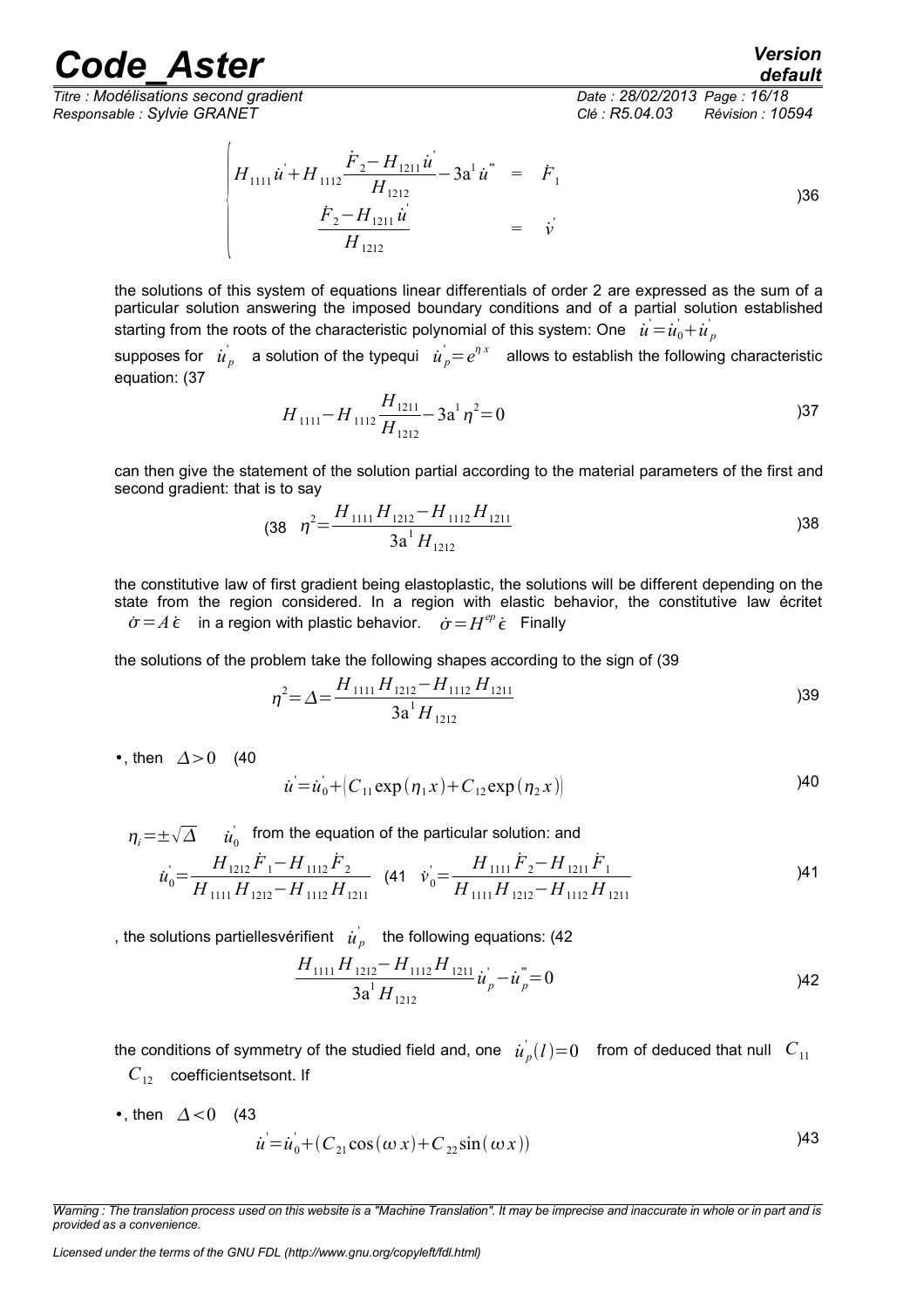# ode\_Aster<sup> *Version*<br>default *default*<br>*Codélisations second gradient Date : 28/02/2013 Page : 17/18*</sup>

 $\overline{T}$ *Titre : Modélisations second gradient Responsable : Sylvie GRANET Clé : R5.04.03 Révision : 10594*

*default*

. Just  $\omega = \sqrt{\frac{1}{1-\frac{1}{2}}}$ *H*<sub>1211</sub> *H*<sub>1112</sub>− *H*<sub>1212</sub> *H*<sub>1111</sub>  $\frac{112}{3a^1H_{1212}}$   $\frac{1212}{1111}$  as for the solutions previously established for the zones

where,  $\Delta$ >0 the solution partiellevérifie  $\left| \dot{u} \right|_p$  equation [42](#page-15-0) 42

The statement of the solution in the zone where reveals  $\Delta < 0$  goniometrical functions. It is thus clear that a zone of localization can appear in structure. One can then admit that the structure privileges a length interns,  $\;l_c^{}\!\!=\!2\,\pi/\omega\;$  expressing oneself according to the first mode of lower energy. It

is also noted that the dependence internal length is  $\quad l_c$  in.  $\quad \sqrt{a}^1$  It is interesting to also notice that the condition of appearance of the solutions of bifurcations is controlled only by the terms of the model of first gradient. In other words, the taking into account of a kinematics enriched restricted in the mediums by second gradient does not modify the value of the parameter of control causing the appearance of a solution forked as tapes of shears. Numerical

#### **4.4.2 resolution**

<span id="page-16-1"></span>elementary computation option PDIL\_ELGA , determines, for a given initial state of the stresses and local variables, the value of A1 LC2 established according to the following formula: (44

A1\_LC2=
$$
\frac{a^1}{l_c^2}
$$
= $\frac{[H_{1211}H_{1112}-H_{1111}H_{1212}]}{3H_{1212}(2\pi)^2}$ 

various directional senses of the tape of shears. The writing of the components clarifies tensor of stiffness of the classical local model is obtained via the routines of computation of the tangent matrixes of velocity.

A rotation of the tape of shears of angleimplic  $\theta$  a local rotation applied to the components of the tensor of the stresses. It makes it possible to estimate the new components of the local tensor constitutive of the model of classical behavior, bearing on the first gradient of displacements.

The angular discretization used is first of all. 5*°* Around the first raised maximum, one carries out a discretization with then 1*°* . 0.2 *°* In this way, one ensures oneself to obtain A1 a precise value of parameter  $LC2$ .

The user can then define the value of A1 adapted to the spatial discretization of studied structure, knowing that a minimum of 6 elements on LC appears necessary to guarantee independence with the meshes of the results.

The numerical validation of computation option PDIL\_ELGA is carried in benchmarks SSNV208A, SSNP125A and WTNV132C. Functionality

#### **5 and checks**

<span id="page-16-0"></span>

| the list of the tests of validation for the second gradient: Benchmark<br>SSL<br>description |                                                                                  |  |  |
|----------------------------------------------------------------------------------------------|----------------------------------------------------------------------------------|--|--|
| 117 (modelizations a->e) Test                                                                | D PLAN_DIL (see V3.01.117)<br>οf<br>for<br>modelization P2-P1-P0 (see \$4.212    |  |  |
| 117f Test                                                                                    | <b>D PLAN 2DG</b> (see $V3.01.117$ )<br>οf<br>for<br>modelization P2-P1-P1 SSL   |  |  |
| 117g Test                                                                                    | <b>D PLAN_DIL</b> (see V3.01.117)<br>of<br>for<br>modelization P2-P1-P1 sslv     |  |  |
| 117a Test                                                                                    | οf<br><b>3D DIL</b> (see V3.04.117)<br>for<br>modelization P2-P1-P1 Bibliography |  |  |